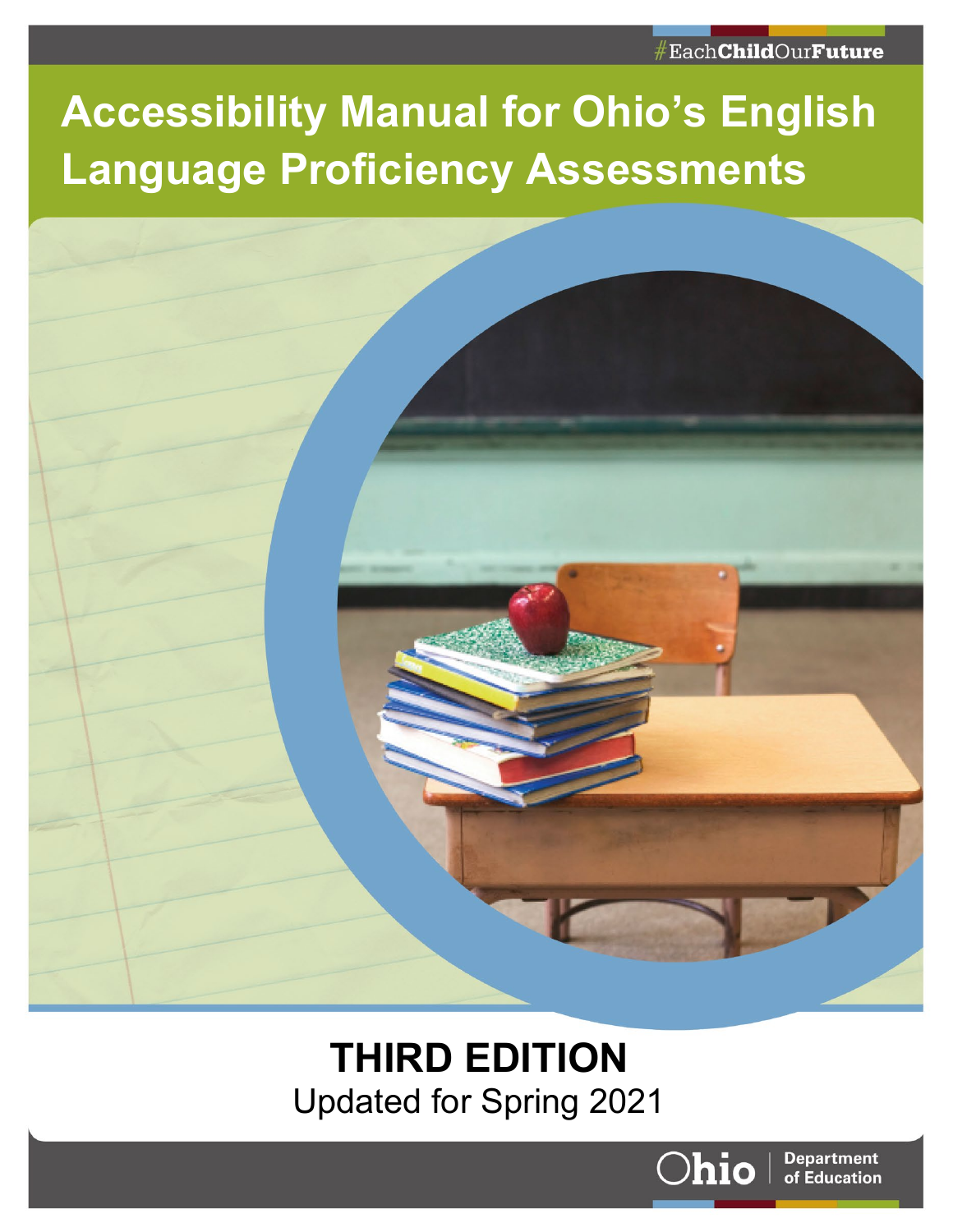## **Accessibility Manual for Ohio's English Language Proficiency Assessments**

#### **Table of Contents**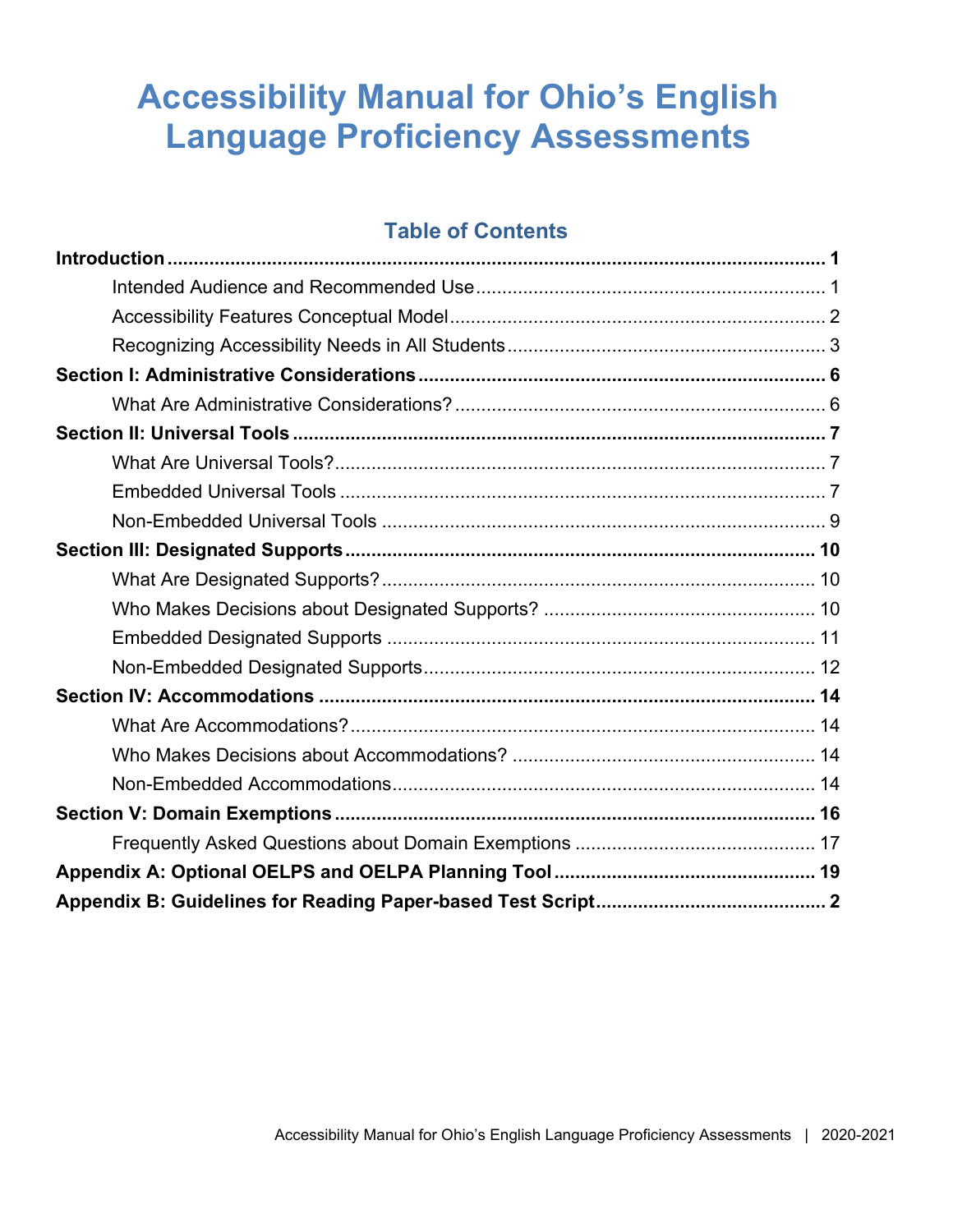## **Introduction**

<span id="page-2-0"></span>Through its partnership with the **English Language Proficiency Assessment for the 21st Century** (ELPA21), the Ohio Department of Education (Department) supports an assessment system for English learners that reflects the research and progress made in the development of English language proficiency assessments. ELPA21 and the Department's approach to assessment is rooted in the belief that English learners are a diverse group; all English learners are capable of making progress toward English language proficiency; and English learners must acquire discipline-specific language practices that enable them to produce, interpret and effectively collaborate on content-related grade-appropriate tasks.

The Ohio English language assessment system includes a screener, the [Ohio English Language Proficiency](http://education.ohio.gov/Topics/Testing/Ohio-English-Language-Proficiency-Screener-OELPS)  [Screener](http://education.ohio.gov/Topics/Testing/Ohio-English-Language-Proficiency-Screener-OELPS) (OELPS), and a summative test, the Ohio English Language [Proficiency Assessment](http://education.ohio.gov/Topics/Testing/Ohio-English-Language-Proficiency-Assessment-OELPA/Ohio-English-Language-Proficiency-Assessment-OELPA) (OELPA). The OELPS and the OELPA assess students' English proficiency in the language domains of reading, writing, listening and speaking. Ohio's English language proficiency assessments support individual English learners and their schools and districts by:

- [identifying students as English learners](http://education.ohio.gov/Topics/Student-Supports/English-Learners/Teaching-English-Learners/Guidelines-for-Identifying-English-Learners) through use of the OELPS;
- monitoring English learners' annual progress in the attainment of English proficiency for academic purposes using the OELPA;
- measuring school district success in meeting [ESSA Title I and Title III accountability benchmarks;](http://education.ohio.gov/Topics/Data/Report-Card-Resources/Gap-Closing-Component/English-Language-Proficiency-Improvement-Measure)
- informing decisions about exiting students from English learner services; and
- assessing student's proficiency toward the attainment of the [Ohio Seal of Biliteracy.](http://education.ohio.gov/Topics/Learning-in-Ohio/Foreign-Language/Ohio-Seal-of-Biliteracy)

This accessibility manual applies to the screener (OELPS) and the summative test (OELPA).

The Ohio Department of Education (Department) is committed to providing assessments that best measure rigorous [English language proficiency standards](http://education.ohio.gov/Topics/Other-Resources/Limited-English-Proficiency/ELL-Guidelines/Ohio-English-Language-Proficiency-ELP-Standards) that correspond to [Ohio's Learning Standards](http://education.ohio.gov/Topics/Learning-in-Ohio/OLS-Graphic-Sections/Learning-Standards) in English language arts, mathematics, science, and social studies. Ohio's English language assessment system assesses all English learners, including those who have disabilities, and recognizes that the validity of assessment results depends on every student having appropriate access to the assessment. Accordingly, this accessibility manual is designed to guide districts' selection and administration of *Administrative Considerations*, *Universal Tools*, *Designated Supports* and *Accommodations* for individual students to produce valid assessment results.

The Department supports the implementation of an assessment system for English learners that reflects the research and progress made in the development of English language proficiency assessments. The Department's approach to English language assessment is rooted in the knowledge that English learners are diverse; all English learners can make progress toward English language proficiency; and English learners must acquire discipline-specific language practices that enable them to produce, interpret and effectively collaborate on content-related, grade-appropriate tasks so that they can make and negotiate meaning in a variety of contexts.

#### <span id="page-2-1"></span>**INTENDED AUDIENCE AND RECOMMENDED USE**

The *Accessibility Manual for Ohio's English Language Proficiency Assessments* is intended for district and school-level personnel, as well as decision-making teams, including Individualized Education Program (IEP) teams, as they prepare for and implement the OELPS and OELPA. This manual provides information for educators of English learners, intervention specialists and related services personnel to use in selecting and administering accessibility features for those students who need them. The manual also is intended for assessment staff and administrators who oversee the decisions that are made in instruction and assessment.

This manual applies to all students who take the OELPS and OELPA. It emphasizes an individualized approach to the implementation of assessment practices for students who have diverse needs and participate in large-scale English language proficiency assessments. At the same time, this manual supports important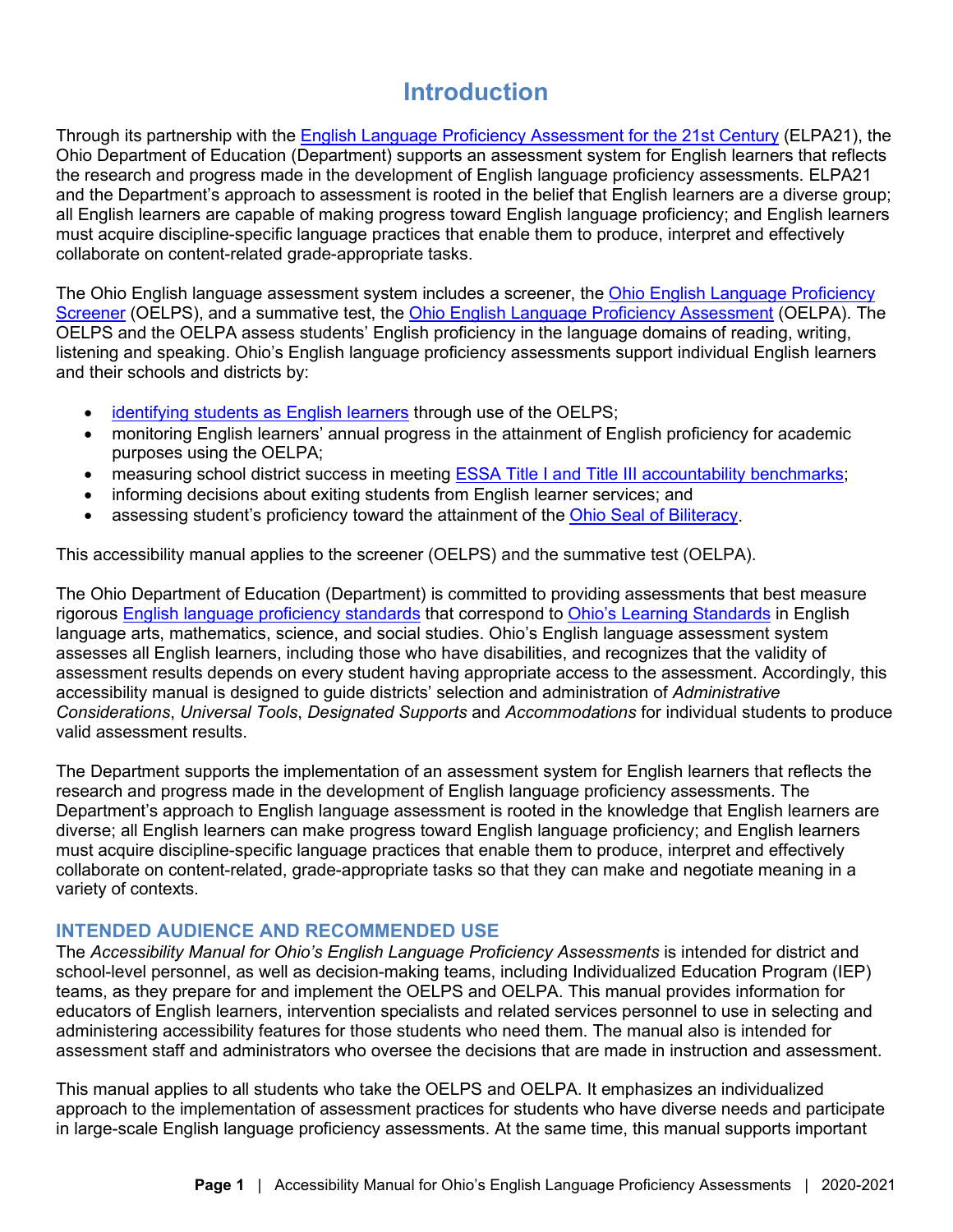instructional decisions about accessibility for students who participate in the OELPS and OELPA. Ohio recognizes the critical connection between accessibility in instruction and accessibility during assessment.

#### <span id="page-3-0"></span>**ACCESSIBILITY FEATURES CONCEPTUAL MODEL**

Although Ohio's State Tests (OST), the OELPS and the OELPA share a common test delivery system and therefore have similar features available, there are differences between policies for Ohio's English language proficiency assessments and [Ohio's State Tests](http://education.ohio.gov/Topics/Testing/Ohio-English-Language-Proficiency-Assessment-OELPA/Ohio-English-Language-Proficiency-Assessment-OELPA) (English language arts, mathematics, science and social studies).

The conceptual model, shown in Figure 1, highlights:

- a) Administrative considerations that support the participation of students in the OELPS and OELPA;
- b) Universal tools (supports available to all students);
- c) Designated supports (supports available for individual students that must be assigned to students in advance of testing); and
- d) Accommodations (supports available to individual students with individualized education programs or 504 plans).

**Note: To ensure valid scores and secure administration of the OELPS and OELPA, only those universal features, designated features and accommodations explicitly identified in this manual may be used during test administration.** If other accessibility features and accommodations are used, there is a risk that the assessment will no longer measure the intended constructs and will invalidate the results. If you have questions about other accessibility features or accommodations, contact the Office of Assessment at [statetests@education.ohio.gov](mailto:statetests@education.ohio.gov) or (614) 466-1317.

Figure 1 also identifies the embedded features (provided digitally as components of the test delivery system) and non-embedded features (provided locally by school or district staff). The universal features, designated features and accommodations identified in this manual all yield valid scores that count as participation in Ohio's English language proficiency assessments when used in a manner consistent with this manual. The conceptual model was developed to ensure that the OELPS and OELPA meet students' accessibility needs. It also recognizes that some students may have characteristics and access needs that require the use of accommodations during instruction and when they participate in the OELPS and OELPA.

To protect the validity and administration security of the OELPS and OELPA, only those accessibility features explicitly identified in this manual should be used during test administration. The use of features that are outside of this document could compromise the OELPS and OELPA validity and invalidate student results.

#### **Figure 1. Conceptual Model of Accessibility Features for OELPA and OELPS**

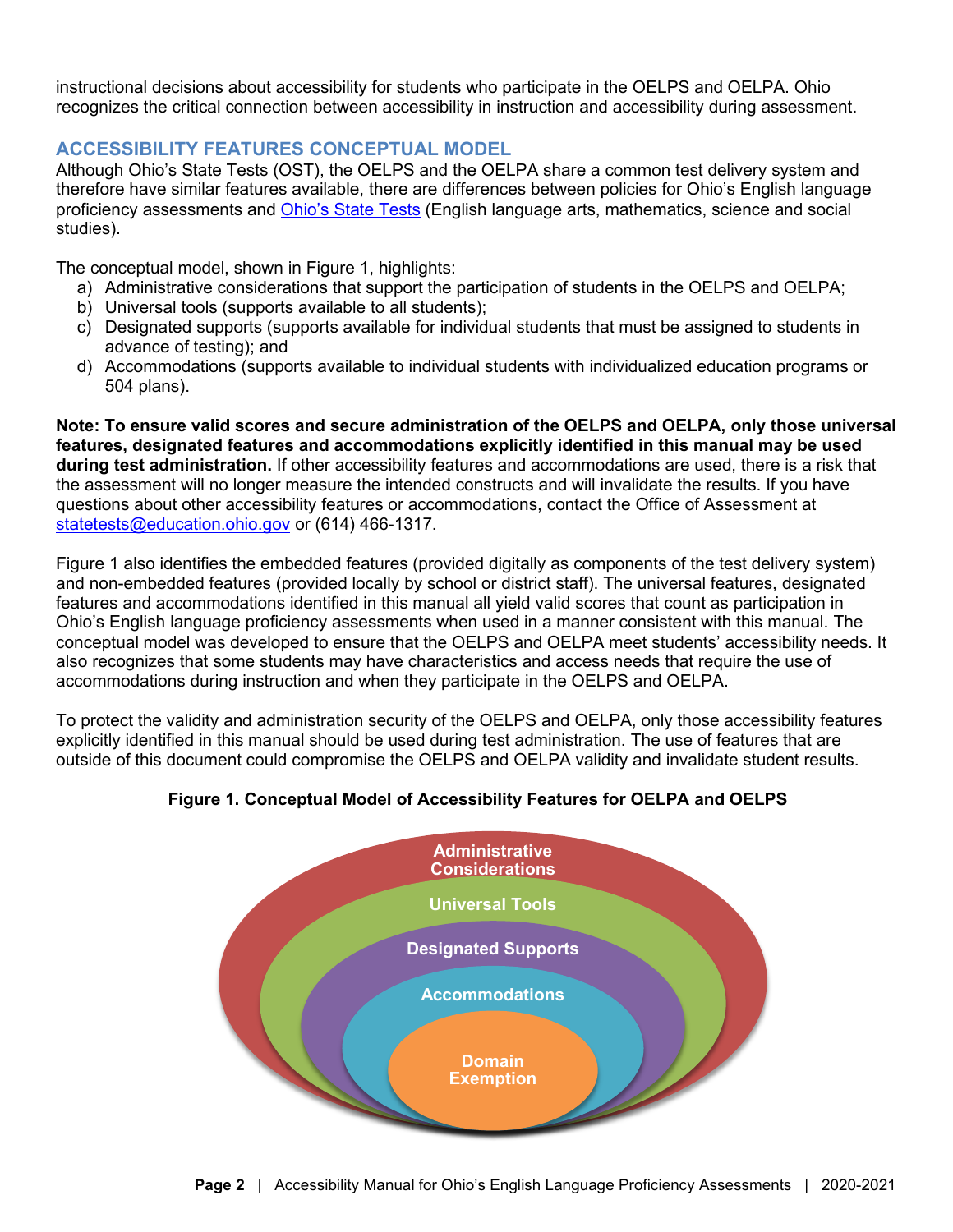| <b>Accessibility Features of Ohio's</b><br><b>English Language Proficiency Assessment System</b> |                                                                                                                                                                                                                                                                                                                                                                                           |
|--------------------------------------------------------------------------------------------------|-------------------------------------------------------------------------------------------------------------------------------------------------------------------------------------------------------------------------------------------------------------------------------------------------------------------------------------------------------------------------------------------|
| <b>Administrative Considerations</b>                                                             | Adjustable lighting, familiar test administrator, frequent breaks, separate<br>or alternate location, small group or individual administration, specialized<br>equipment or furniture, specified area or seating, time of day                                                                                                                                                             |
| <b>Universal Tools</b><br>Available to all students                                              | <b>Embedded:</b> Amplification, audio support, digital notepad, general<br>directions, headphones, highlighter, keyboard navigation, line reader,<br>mark for review, masking, paginated stimuli and reading mode, strike-<br>through, writing tools, zoom<br><b>Non-embedded:</b> Blank paper, redirect student to the test, technological<br>assistance with test navigation            |
| <b>Designated Supports</b><br>Identified in advance and set by<br>test administrator             | <b>Embedded:</b> Color contrast, disable universal tools, print size<br>Non-Embedded: Color overlay, external magnification or enlargement<br>device, noise buffer, preferred language translation of directions,<br>specialized paper, student reads test aloud, tactile fidgets/fidget devices,<br>external timer                                                                       |
| <b>Accommodations</b><br>Available with an IEP or 504 plan                                       | <b>Embedded: None</b><br><b>Non-embedded:</b> Assistive technology, braille, large print test booklet,<br>paper-pencil test, scribe                                                                                                                                                                                                                                                       |
| <b>Domain Exemption</b><br>Available with an IEP or 504 plan                                     | Domain exemptions are for student situations that preclude engagement<br>with any of the four language domains (listening, reading, writing and<br>speaking). Districts may exempt students from a domain if the student's<br>disability prohibits the student from participating in the stated domain.<br>Districts may exempt a student from no more than three of the four<br>domains. |

#### <span id="page-4-0"></span>**RECOGNIZING ACCESSIBILITY NEEDS IN ALL STUDENTS**

Both Title I and Title III of the Elementary and Secondary Education Act (ESEA) require states and local education agencies to annually assess the English language proficiency of all English learners in the state enrolled in public schools in grades kindergarten through twelve in the domains of reading, writing, listening and speaking (Sections 1111(b)(2)(G), 1111(b)(1)(F), and 34 CFR § 200.5(a)(2) of the ESEA).

The OELPS and OELPA are designed for all English learners, including those who have disabilities. To better understand the student populations served by Ohio English language proficiency assessment program,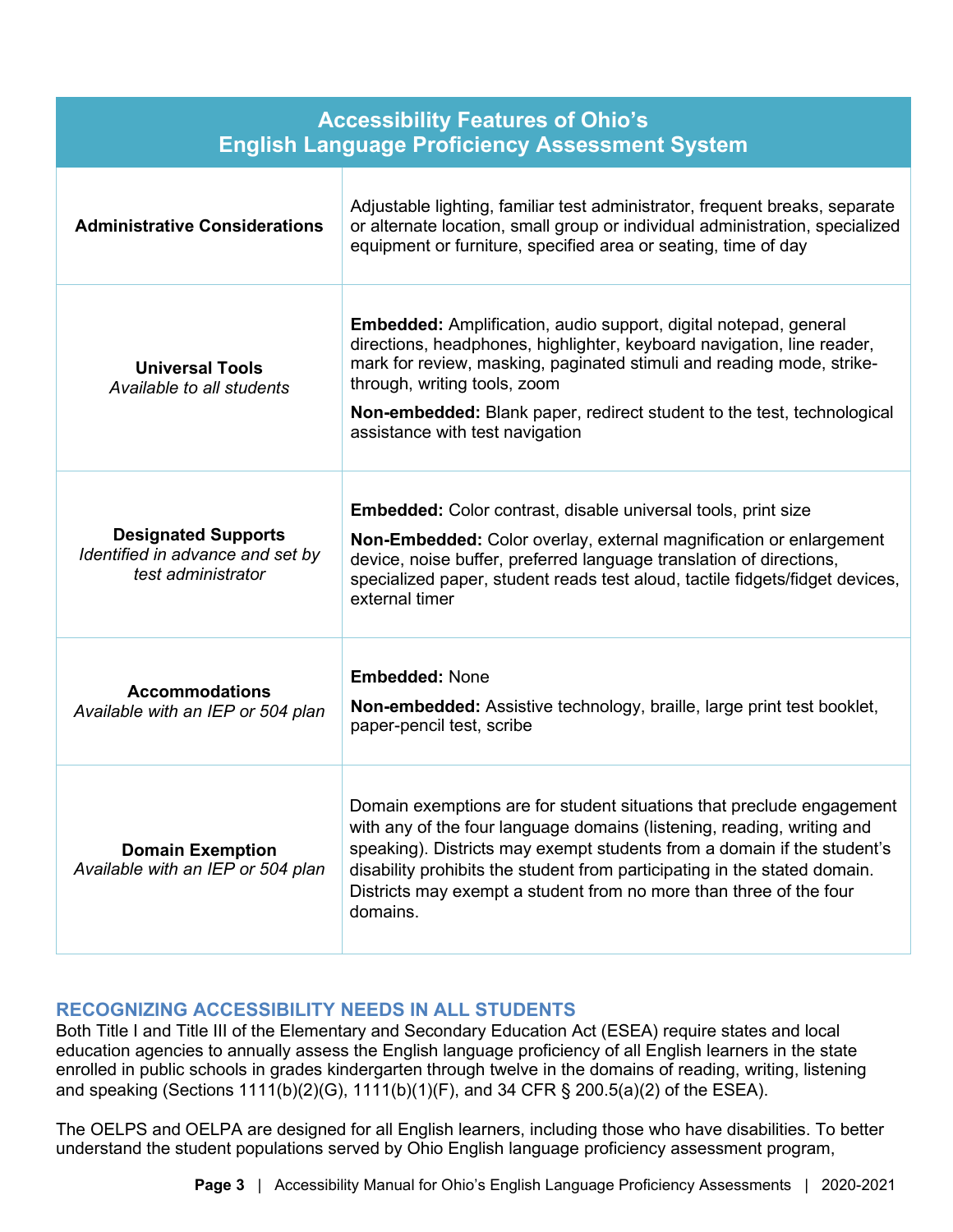educators should consider the following two definitions:

- **1) English learners** are students who meet the following federal definition: the term "limited English proficient," when used with respect to an individual, means an individual –
	- (A) who is aged 3 through 21;
	- (B) who is enrolled or preparing to enroll in an elementary school or secondary school;
	- (C) (i) who was not born in the United States or whose native language is a language other than English:
		- (ii) (I) who is a Native American or Alaskan Native, or a native resident of the outlying areas; and
			- (II) who comes from an environment where a language other than English has had a significant impact on the individual's level of English language proficiency; or
		- (iii) who is migratory, whose native language is a language other than English, and who comes from an environment where a language other than English is dominant; and
	- (D) whose difficulties in Speaking, Reading, Writing, or understanding the English language may be sufficient to deny the individual –
		- (i) the ability to meet the State's proficient level of achievement on State assessments described in Section 1111(b)(3);
		- (ii) the ability to successfully achieve in classrooms where the language of instruction is English; or
		- (iii)the opportunity to participate fully in society.
- 2) **English learners with disabilities** are English learners who have a 504 plan or an Individualized Education Program (IEP). Those with an IEP may be identified as having one or more categories of disability (autism, deaf-blindness, developmental delay, emotional disturbance, hearing impairment and deafness, intellectual disability, multiple disabilities, other health impairment, orthopedic impairment, specific learning disability, speech language impairment, traumatic brain injury and visual impairment and blindness).

All English learners with disabilities are required to participate in States' annual summative English language proficiency assessments (the OELPA). Schools must provide appropriate accommodations in accordance with a student's Individualized Education Plan (IEP) or 504 plan. The IEP team for an English learner with a disability should include at least one person who is an expert in English language acquisition. The IEP team is responsible for determining how an English learner with a disability will participate in the OELPS and OELPA. The IEP team determines whether the student will participate in the OELPA with or without allowable accommodations and/or domain exemptions.

To ensure that English learners with disabilities receive appropriate accessibility features and accommodations, IEP team members should consider the degree of each student's language- and disabilityrelated needs. As shown in Figure 2, accessibility and accommodation decisions should be individualized based on the particular language- and disability-related challenges faced by English learners with disabilities. Students with high English language needs and low disability-related needs will require more language-based supports while their counterparts with high disability-related needs and low English language needs will require more supports that remove disability-related barriers. At the same time, students with high English language needs and high disability-related needs will benefit from more intensive language- and disability-related supports while students with low English language needs and low disability-related needs will require fewer supports that alleviate language- and disability-related assessment challenges.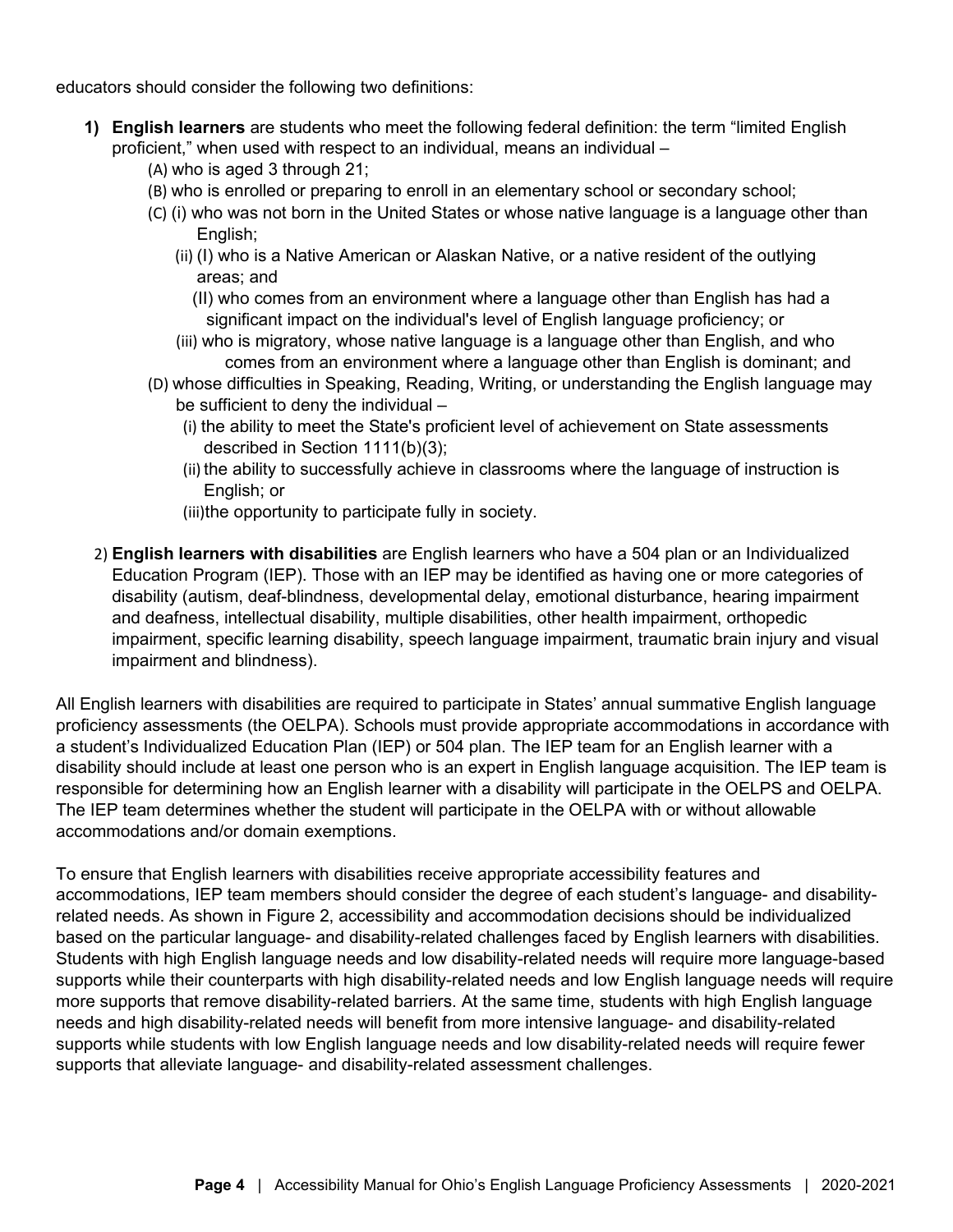**Figure 2. English Language and Disability Related Needs Affecting Accessibility and Accommodation Decisions.** 



From "Accommodations Manual: How to select, administer, and evaluate use of accommodations for instruction and assessment of English language learners with disabilities," by Shyyan, Christensen, Touchette, Lightborne, Gholson, and Burton, 2013. Reprinted with permission.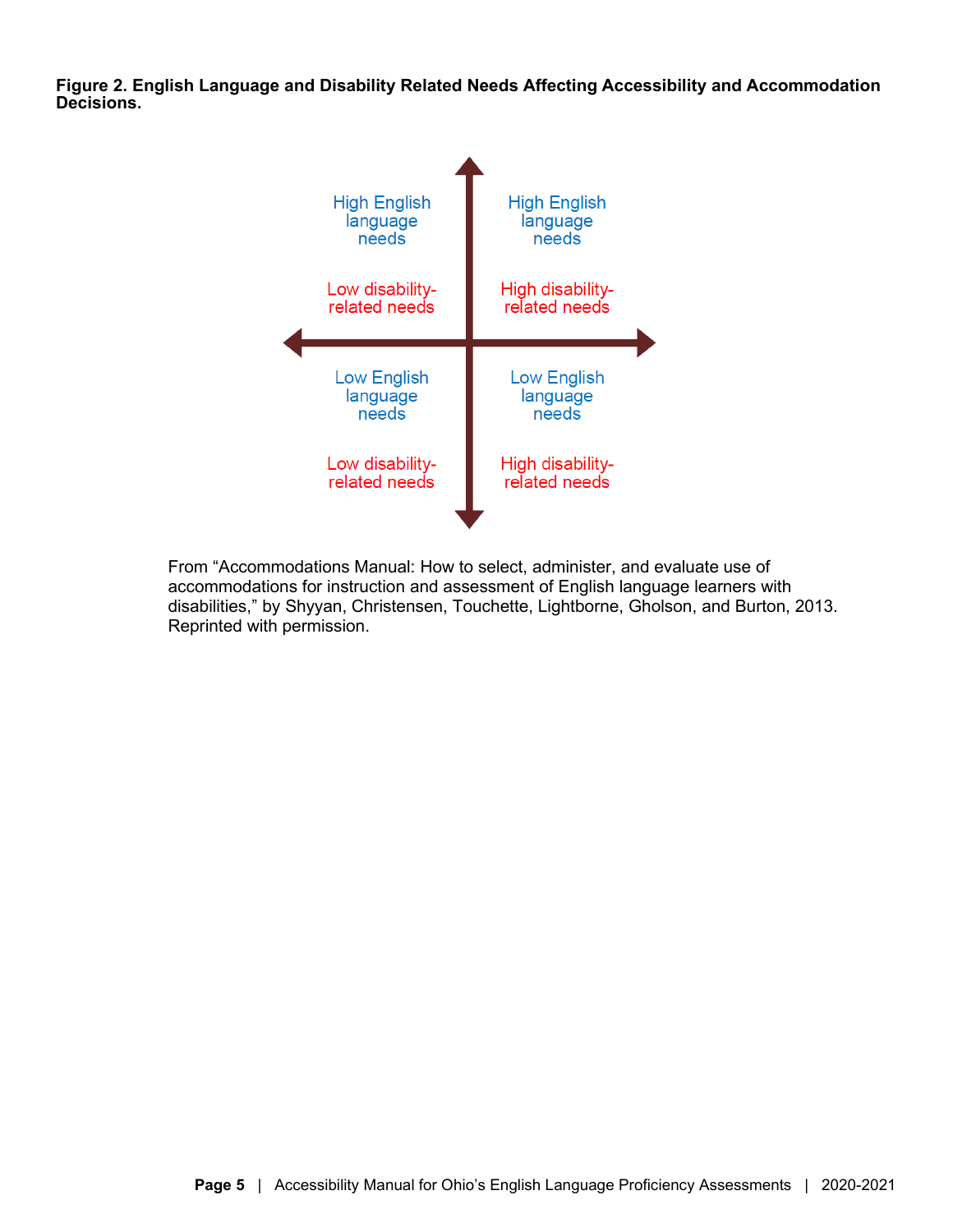## **Section I: Administrative Considerations**

#### <span id="page-7-1"></span><span id="page-7-0"></span>**WHAT ARE ADMINISTRATIVE CONSIDERATIONS?**

Administrators have the authority to schedule students in testing spaces other than classrooms and at different scheduled times, if test security conditions are met. For example, an administrator may consider the decision to test students who are easily distracted in a large group setting in a small group or individual setting. In general, changes to the timing, setting or conditions of testing are left to the discretion of the principal or test coordinator.

#### **Table 1. Administrative Considerations**

| <b>Administrative</b><br><b>Considerations</b> | <b>Description</b>                                                                                                                                                                                                                                                                                                                                                                                                                     |
|------------------------------------------------|----------------------------------------------------------------------------------------------------------------------------------------------------------------------------------------------------------------------------------------------------------------------------------------------------------------------------------------------------------------------------------------------------------------------------------------|
| Adjustable lighting                            | Lighting in testing location is adjusted to meet the needs of the student by<br>dimming or brightening the lights. Lighting should be adequate for test<br>administrators to monitor students taking the test.                                                                                                                                                                                                                         |
| Familiar test administrator                    | The student knows the test administrator and/or interpreter.                                                                                                                                                                                                                                                                                                                                                                           |
| Frequent breaks                                | All students may take occasional breaks as needed. Frequent breaks are<br>multiple, planned, short breaks during testing based on a specific student's<br>needs (for example, the student fatigues easily). During each break, the<br>testing clock is stopped. If the student leaves the room, the test administrator<br>must collect the student's test materials.                                                                   |
| Separate or alternate<br>location              | The test is administered in a different location than the location where other<br>students are testing (for example, a different classroom).                                                                                                                                                                                                                                                                                           |
| Small group or individual<br>administration    | A small group is a subset of a larger testing group assessed in a separate<br>location. There is no specific number defined for a small group, but two to<br>eight students is typical. A "group" of one also is permissible. Small groups<br>may be appropriate for read-aloud of paper tests and translated test<br>administration or to reduce distractors for some students. Read-aloud is only<br>allowable on the paper version. |
|                                                | Note: The OELPS must be administered in a one-on-one test session.                                                                                                                                                                                                                                                                                                                                                                     |
| Specialized seating or<br>furniture            | This includes equipment such as adjustable desks or chairs.                                                                                                                                                                                                                                                                                                                                                                            |
| Specified area or seating                      | The student sits in a specific place in the test setting, such as by the window<br>for natural light or beside the test administrator's desk.                                                                                                                                                                                                                                                                                          |
| Time of day                                    | The student takes test during time of day most beneficial to his or her<br>performance. Care must be taken to ensure that the student has enough time<br>to complete scheduled testing.                                                                                                                                                                                                                                                |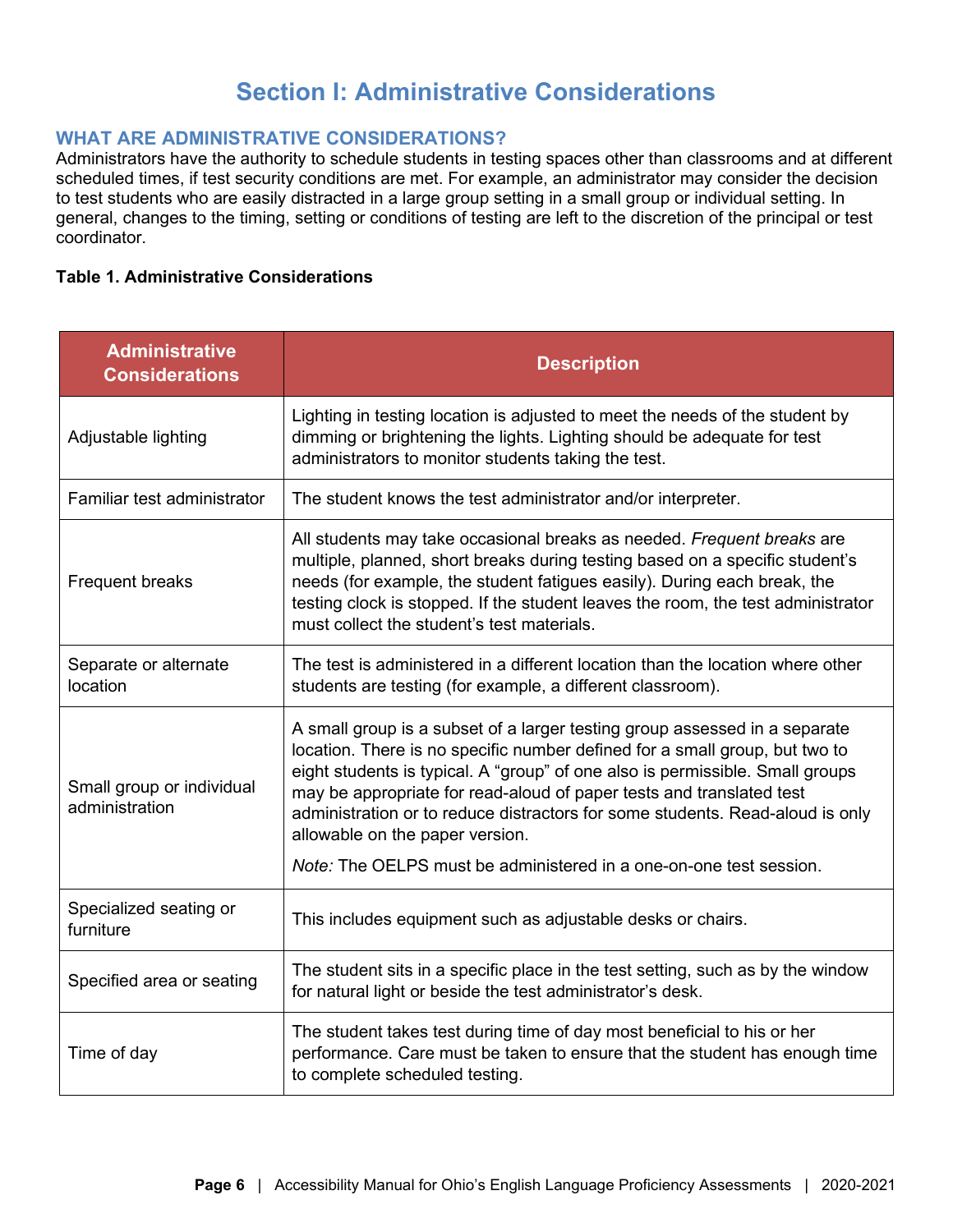## **Section II: Universal Tools**

#### <span id="page-8-1"></span><span id="page-8-0"></span>**WHAT ARE UNIVERSAL TOOLS?**

Universal tools are accessibility features of the Ohio's English language proficiency assessments that are either provided digitally through the test delivery system (embedded) or non-digitally at the local level (nonembedded). Universal tools are available to all students based on student preference and selection for use.

#### <span id="page-8-2"></span>**EMBEDDED UNIVERSAL TOOLS**

The online OELPS and OELPA include a range of embedded universal tools. These features are available to all students and are built-in to the test delivery system. Universal tools for paper-based testing are student strategies or features provided externally by test administrators. See [Appendix A](http://education.ohio.gov/Topics/Testing/Accommodations-on-State-Assessments) - Accessibility Features for Paper-based Ohio's State Tests in [Ohio's Accessibility Manual with Appendices](http://education.ohio.gov/Topics/Testing/Accommodations-on-State-Assessments) for paper-based alternatives to the embedded tools.

Table 2 lists and describes each embedded universal tool available on the online assessments. Although these features are generally available to all students, educators may determine that one or more might be distracting for a particular student, and thus might indicate that the feature should be turned off for the administration of the assessment to the student (see Section II – Designated Supports).

| <b>Universal Tool</b> | <b>Description</b>                                                                                                                                                                                                                                                                                                                                                                                                                                                                                                                                                                                                                                                                                                                                                                                            |
|-----------------------|---------------------------------------------------------------------------------------------------------------------------------------------------------------------------------------------------------------------------------------------------------------------------------------------------------------------------------------------------------------------------------------------------------------------------------------------------------------------------------------------------------------------------------------------------------------------------------------------------------------------------------------------------------------------------------------------------------------------------------------------------------------------------------------------------------------|
| Amplification         | The student raises or lowers the volume control, as needed.                                                                                                                                                                                                                                                                                                                                                                                                                                                                                                                                                                                                                                                                                                                                                   |
| Audio support         | The student uses this feature to hear pre-recorded audio of most tasks. With the<br>exception of the text in drag-and-drop text and the text in a word bank, audio support is<br>available for the following:                                                                                                                                                                                                                                                                                                                                                                                                                                                                                                                                                                                                 |
|                       | Speaking – most tasks have audio support for most (but not all) components;<br>Listening - all tasks have audio support for all components; all tasks feature<br>unlimited replays;<br>Writing - all tasks have audio support for all components except for inline editing                                                                                                                                                                                                                                                                                                                                                                                                                                                                                                                                    |
|                       | tasks; and<br>Reading – audio support is available only for read-along tasks and for all<br>kindergarten tasks and items.                                                                                                                                                                                                                                                                                                                                                                                                                                                                                                                                                                                                                                                                                     |
|                       | Online tests. Human read-aloud is not permitted for online tests. All parts of the online<br>test that can be read are presented in the prerecorded audio in the test delivery system.                                                                                                                                                                                                                                                                                                                                                                                                                                                                                                                                                                                                                        |
|                       | Paper tests. In cases where a student cannot take the online OELPA or OELPS and<br>instead takes a paper version, the student will receive audio support via the test<br>administrator. The test administrator will follow the script in the Directions for<br>Administration Manual, which is a secure document sent with the paper test materials.<br>The test administrator also will use an audio CD included with the testing materials. The<br>test administrator with audio CD provides the same audio support that is available in<br>the online version. The test administrator may not read any part of the test not<br>specifically indicated in the script. General guidelines for test administrators reading the<br>paper-based script for the OELPS and OELPA is in Appendix B of this manual. |
| Digital notepad       | The student uses this feature as virtual scratch paper to make notes or record<br>responses. The is available through the end of each domain test. Notes are not saved<br>when the student moves on to a different domain test.                                                                                                                                                                                                                                                                                                                                                                                                                                                                                                                                                                               |

#### **Table 2. Embedded Universal Tools Available to All Students**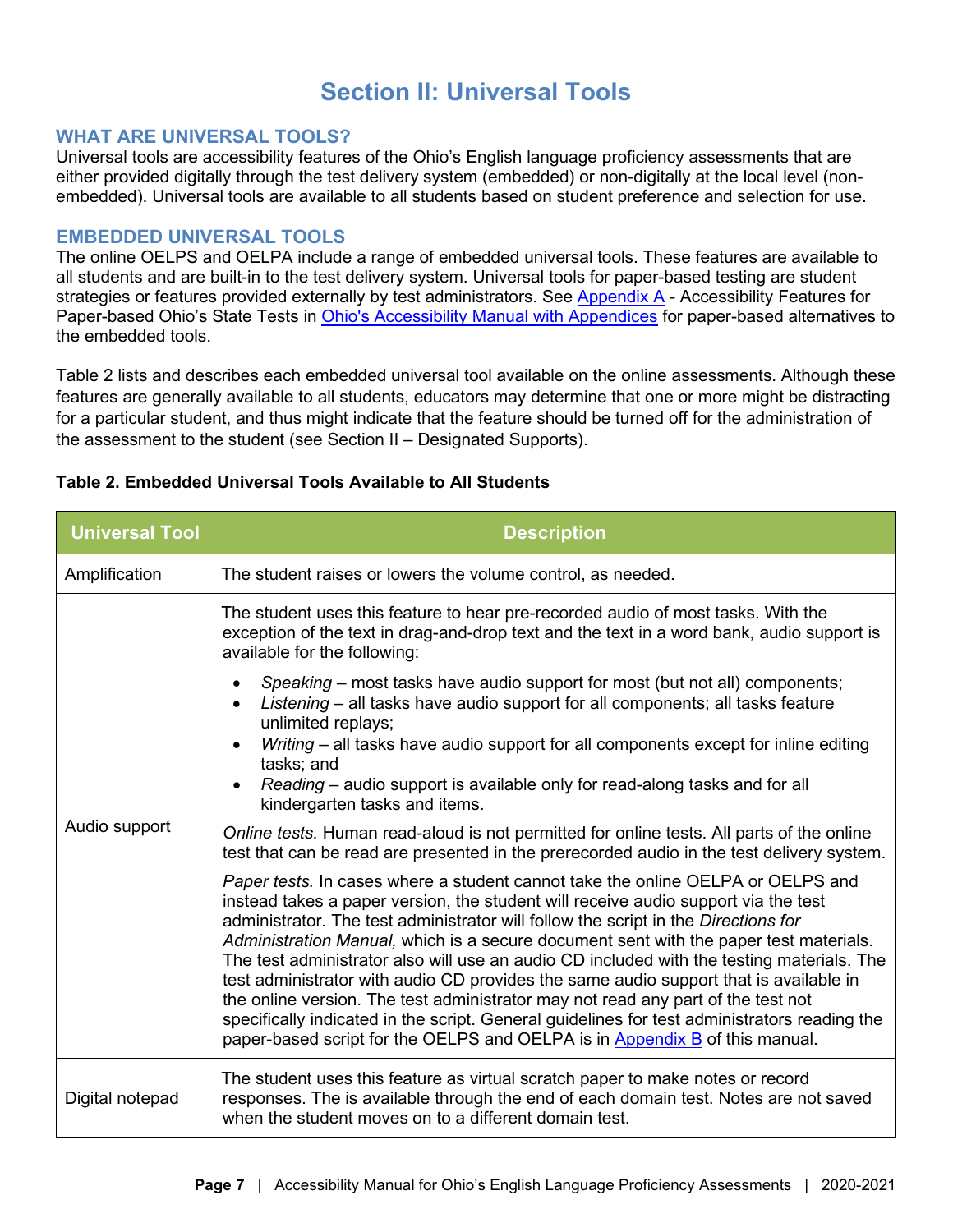| <b>Universal Tool</b>                 | <b>Description</b>                                                                                                                                                                                                                                                                                                                                                                                                                                                                             |
|---------------------------------------|------------------------------------------------------------------------------------------------------------------------------------------------------------------------------------------------------------------------------------------------------------------------------------------------------------------------------------------------------------------------------------------------------------------------------------------------------------------------------------------------|
| <b>General directions</b>             | The test administrator must read the scripted general directions for starting all<br>administrations and must not deviate from the script. After the test administrator has<br>read the directions, students may ask for the directions to be repeated or clarified.<br>General directions may be translated or signed. General directions include the scripted<br>information for students that comes before the test starts. Once students have begun<br>the test, nothing may be clarified. |
| Headphones or<br>earbuds              | The student uses headphones or earbuds to access pre-recorded audio on the<br>assessment. Students must use headphones if tested in a group setting. Students with<br>hearing impairments may use personal FM systems. For more information on additional<br>assistive technology devices and software for use on OELPS and OELPA refer to<br>Appendix D of Ohio's Accessibility Manual.                                                                                                       |
| Highlighter                           | The student uses this digital feature for marking desired text, items or response options<br>with the color yellow. Highlighted text remains available throughout the test as long as<br>the test session remains active.                                                                                                                                                                                                                                                                      |
| Keyboard<br>navigation                | The student is able to navigate throughout test content by using a keyboard (for<br>example, using the arrow keys). This feature may vary depending on the device.                                                                                                                                                                                                                                                                                                                             |
| Line reader                           | The student uses an on-screen tool to assist in reading by raising and lowering the tool<br>for each line of text on the screen.<br>Recommendation for Use. Students with attention difficulties or reading disabilities may<br>need assistance with tracking where they are reading.                                                                                                                                                                                                          |
| Mark for review                       | The student electronically "flags" or "bookmarks" items to review later.                                                                                                                                                                                                                                                                                                                                                                                                                       |
| Masking                               | The student covers an area of the item so they can focus on certain elements of the test<br>item or task. The student may uncover anything masked when ready.<br>Recommendation for use: Students with attention difficulties may benefit from masking<br>answer choices that may be distracting during the assessment. This feature also may<br>be needed by students with print disabilities or visual impairments.                                                                          |
| Paginated stimuli<br>and reading mode | The student reads a passage by flipping pages, similar to a book or e-reader. This<br>eliminates vertical scrolling on passages. The student also can select to open the<br>reading mode window which displays two pages of the reading passage at a time.                                                                                                                                                                                                                                     |
| Strikethrough<br>(answer choice       | The student electronically crosses out answer choices on multiple-choice items, usually<br>choices that do not appear correct to the student.<br>Recommendation for use: Students with attention difficulties may benefit from striking<br>through answer choices that may be distracting during the assessment. This feature                                                                                                                                                                  |
| eliminator)                           | also may be needed by students with print disabilities (including learning disabilities) or<br>visual impairments.                                                                                                                                                                                                                                                                                                                                                                             |
| Writing tools                         | The student uses writing tools to format and edit written responses, such as cut and<br>paste, copy, underline, italicize, bold and undo/redo.                                                                                                                                                                                                                                                                                                                                                 |
| Zoom                                  | Students use the zoom out and zoom in buttons to decrease and increase the size of<br>the text and graphics. Maximum zoom is about 300 percent depending on the device.<br>(Large print paper tests are described in Section IV: Accommodations of this manual.)                                                                                                                                                                                                                               |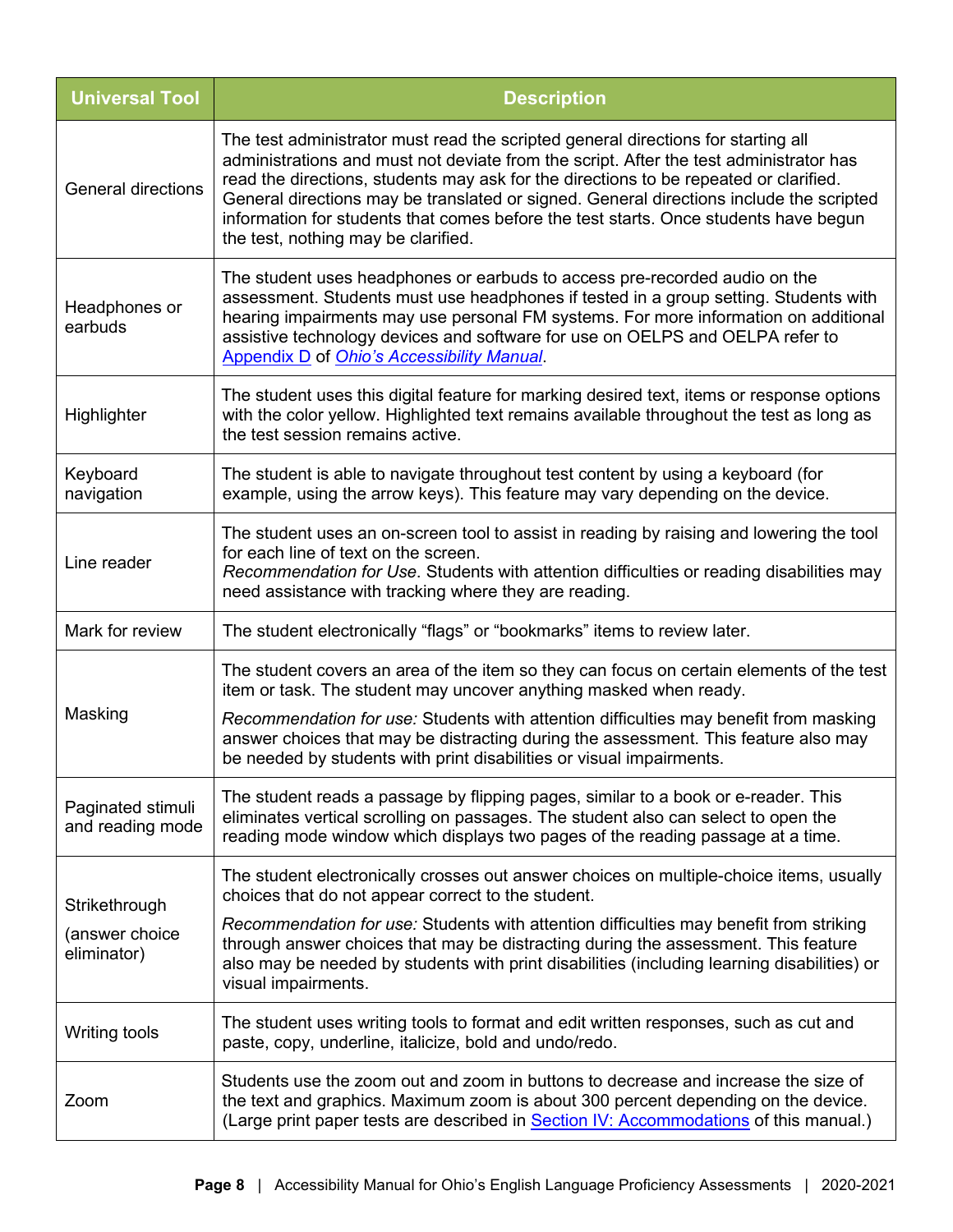#### <span id="page-10-0"></span>**NON-EMBEDDED UNIVERSAL TOOLS**

#### **Table 3. Non-embedded Universal Tools Available to All Students**

| <b>Universal Tool</b>                               | <b>Description</b>                                                                                                                                                                                                                                                                                                                                                                                                                                                                                                                                            |
|-----------------------------------------------------|---------------------------------------------------------------------------------------------------------------------------------------------------------------------------------------------------------------------------------------------------------------------------------------------------------------------------------------------------------------------------------------------------------------------------------------------------------------------------------------------------------------------------------------------------------------|
| Blank/Scratch<br>paper                              | Test administrators must provide blank paper to students upon request. The student<br>receives one sheet (or more as needed) of paper with a pencil, pen or marker. In all<br>cases, test administrators must collect and securely shred used paper at the end of<br>each test domain to maintain test security.                                                                                                                                                                                                                                              |
| Redirect student<br>to the test                     | Test administrator redirects the student's attention to the test.                                                                                                                                                                                                                                                                                                                                                                                                                                                                                             |
| Technological<br>assistance with<br>test navigation | Students without the necessary computer skills to participate in OELPA or OELPS may<br>have a trained test administrator help with mouse point-and-click and drag-and-drop and<br>on-screen tool/button navigation (i.e., back, next, submit, start/stop recording, play<br>speaking recording. The test administrator is allowed to assist only with the technology<br>as indicated by the student and must never assist with actual answer responses.<br>Choosing answers for a student is a test security violation and will invalidate the<br>assessment. |
|                                                     | On writing items where the student is to compose a written response, a test<br>administrator is not allowed to have the student handwrite responses and expect the<br>test administrator to type them into the writing space. For students who are incapable of<br>typing their own responses, see the "Scribe" non-embedded accommodation.                                                                                                                                                                                                                   |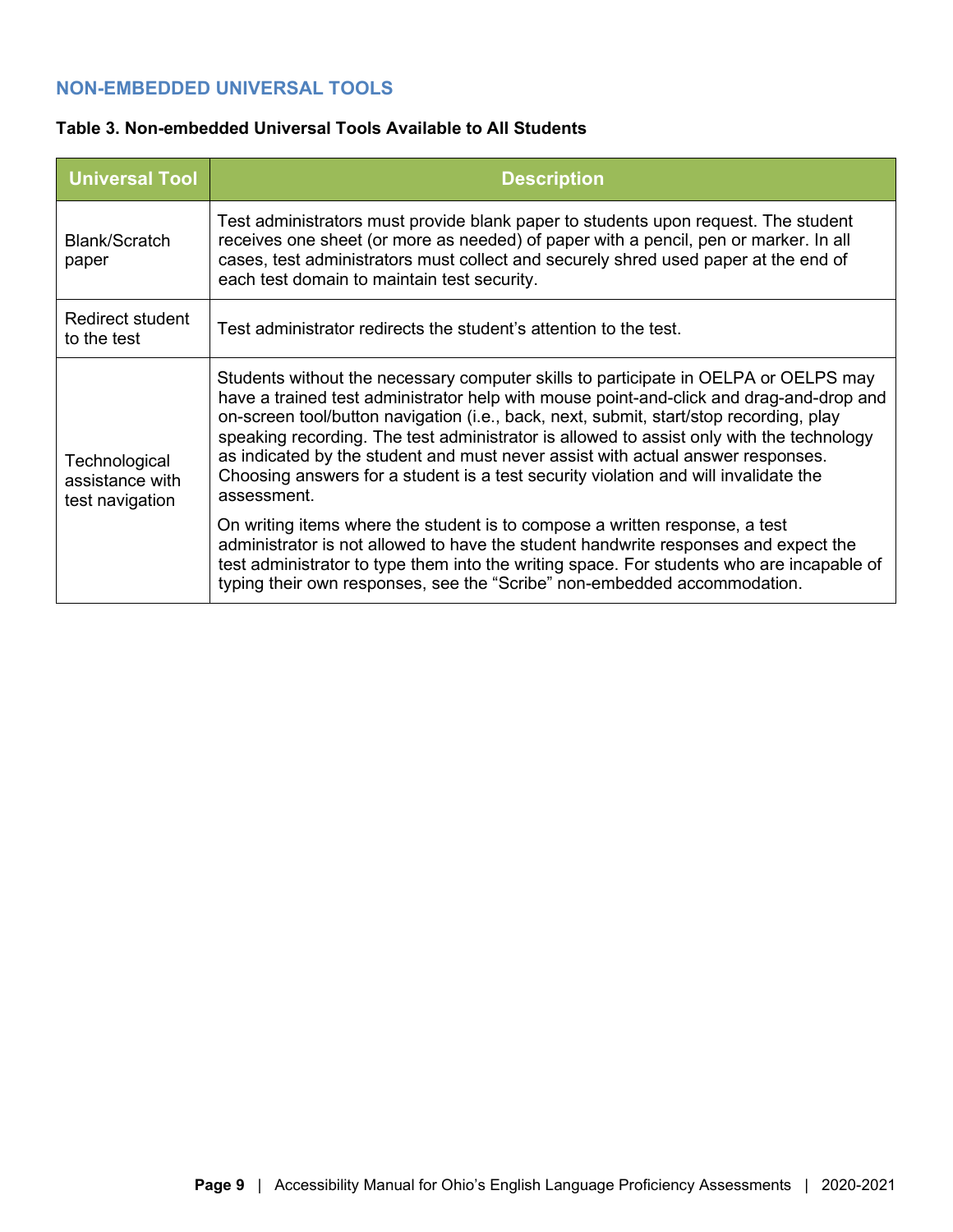### **Section III: Designated Supports**

#### <span id="page-11-1"></span><span id="page-11-0"></span>**WHAT ARE DESIGNATED SUPPORTS?**

Designated supports for the OELPS and OELPA are those features (embedded and non-embedded) that are available to any student for whom the need has been indicated by an educator (or team of educators including the parent/guardian and student). A relatively small number of students require these additional features. Since providing all supports at on-screen might distract some students, each designated support must be selected ahead of time based on the individual needs and preferences of each student by trained educators or teams using a consistent process. Before testing, students should practice using the designated supports (during instruction when possible and on **OELPA practice tests**) and understand when and how to use them. Students may decide whether to use a pre-selected support without any consequence to the student, school or district.

Individualizing access needs on the test for each student provides increased opportunities to accurately demonstrate knowledge and skills.

There are embedded and nonembedded types of designated supports. *Embedded supports* are those that are available digitally as part of the test delivery system; they're built in. They can be enabled by:

- 1. Uploading a student settings file in [TIDE;](https://oh-oelpa.portal.cambiumast.com/users/teachers-test-administrators.stml)
- 2. Marking the features under the "Test Settings" section of the student's record manually in TIDE; or
- 3. Selecting the support(s) under "Test Settings" in the Test Administrator Interface if approving the student to test during the test session.

*Non-embedded supports* are not part of the online test delivery system. These supports are not built-in, so test administrators must provide them locally.

#### <span id="page-11-2"></span>**WHO MAKES DECISIONS ABOUT DESIGNATED SUPPORTS?**

Decisions about designated features should be made by educators (or teams of educators, with parent/guardian and student if appropriate) who are familiar with the student's characteristics and needs. Decisions should reflect those supports that the student uses during instruction and for other assessments. Student input to the decision, particularly for older students, is recommended.

For students with Individualized Education Program (IEP) or 504 accommodation plans, their corresponding IEP or 504 teams should make decisions on what designated features need to be provided on these students' assessments.

The following section highlights designated supports and provides recommendations to districts and schools when making decisions about designated features. All embedded designated supports must be configured in the student test settings prior to testing. Appendix A includes a planning tool that districts and schools can use to identify the individual configurations for each student.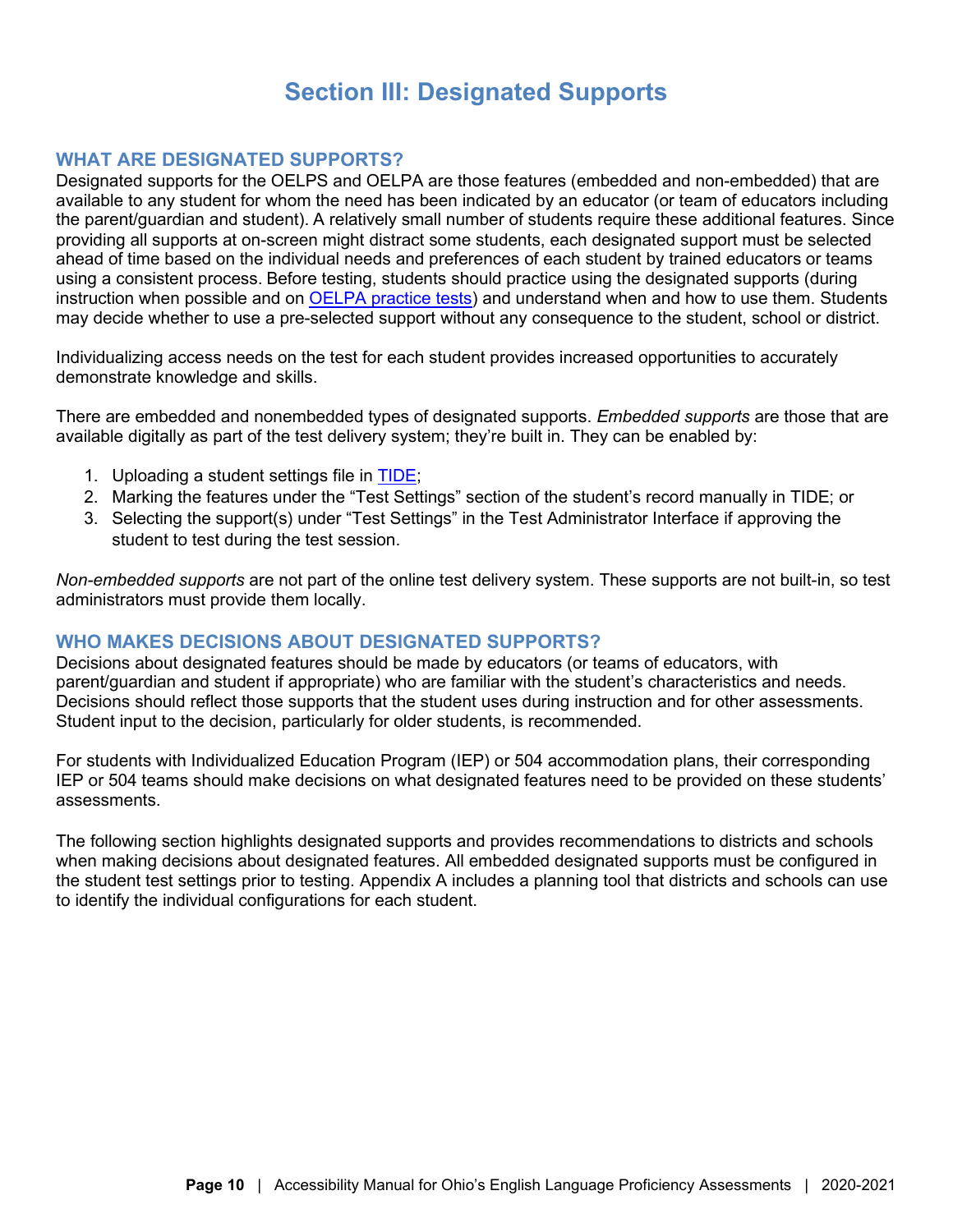#### <span id="page-12-0"></span>**EMBEDDED DESIGNATED SUPPORTS**

Table 4 lists and describes the embedded designated supports available to students taking the OELPS and OELPA. Some descriptions include recommendations for when a student might benefit from using the support.

| <b>Designated</b><br><b>Support</b> | <b>Description</b>                                                                                                                                                                                                                                                                                                                                                                                                                                      |
|-------------------------------------|---------------------------------------------------------------------------------------------------------------------------------------------------------------------------------------------------------------------------------------------------------------------------------------------------------------------------------------------------------------------------------------------------------------------------------------------------------|
|                                     | The test administrator is able to adjust the text color and screen background<br>color based on the student's need. The color contrast options, in addition to<br>the default black text on white background, include:                                                                                                                                                                                                                                  |
|                                     | 1) Black text on cream background;                                                                                                                                                                                                                                                                                                                                                                                                                      |
|                                     | 2) Black text on light blue background;                                                                                                                                                                                                                                                                                                                                                                                                                 |
|                                     | 3) Black text on light pink background;                                                                                                                                                                                                                                                                                                                                                                                                                 |
| Color contrast                      | 4) Yellow text on blue background; and                                                                                                                                                                                                                                                                                                                                                                                                                  |
|                                     | 5) White text on black background.                                                                                                                                                                                                                                                                                                                                                                                                                      |
|                                     | Note: Color contrast options for OELPA do not exactly match those offered<br>on Ohio's State Tests. Students should use the OELPA practice test to<br>determine best options for this feature.                                                                                                                                                                                                                                                          |
|                                     | Recommendation for Use: Students with attention difficulties may benefit<br>from this feature for viewing test content. It also may be needed by some<br>students with visual impairments or other print disabilities (including learning<br>disabilities). Choice of colors should be informed by evidence that specific<br>text and background color combinations meet the student's needs.                                                           |
| Disable universal tool              | This feature allows disabling any universal feature that might interfere with<br>student performance or be distracting to the student. Some students may<br>benefit from fewer tools in the Test Delivery System when testing. Many of<br>the universal tools available in the Test Delivery System can be turned off.<br>See the Test Administration Manuals on the <b>assessment portal</b> for details<br>about turning student settings on and off. |
|                                     | Recommendation for Use: Students who are easily distracted (whether<br>designated as having attention difficulties or disabilities) may be<br>overwhelmed by some of the universal features. Having evidence of which<br>specific features may be distracting is important for determining which<br>features to turn off.                                                                                                                               |
|                                     | The text size can be preset to one to four levels larger than the default.                                                                                                                                                                                                                                                                                                                                                                              |
| Text size/Zoom                      | Level 0: 100% (default/no zoom)<br>Level 1: 150%<br>Level 2: 175%<br>Level 3: 250%<br>Level 4: 300%                                                                                                                                                                                                                                                                                                                                                     |
|                                     | Recommendation for Use: Students with visual impairments may need to<br>increase the size of text and other item features beyond the 4X zoom<br>universal feature provided by the test platform. A larger computer screen<br>may be needed for this feature to function effectively.                                                                                                                                                                    |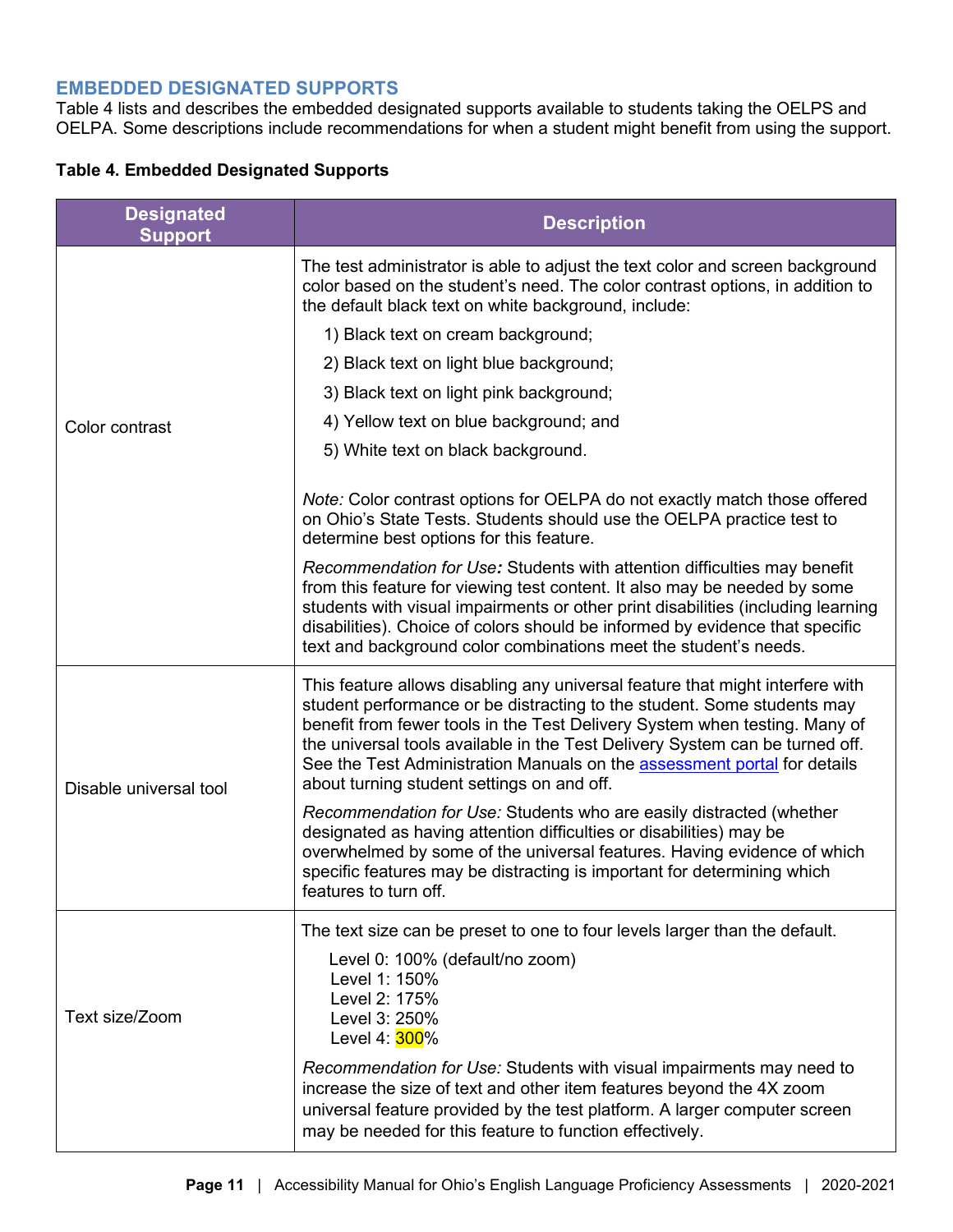#### <span id="page-13-0"></span>**NON-EMBEDDED DESIGNATED SUPPORTS**

#### **Table 5. Non-embedded Designated Supports**

| <b>Designated</b><br><b>Support</b>             | <b>Description</b>                                                                                                                                                                                                                                                                                                                                                                                                                                                                                                                                                                                                                                           |
|-------------------------------------------------|--------------------------------------------------------------------------------------------------------------------------------------------------------------------------------------------------------------------------------------------------------------------------------------------------------------------------------------------------------------------------------------------------------------------------------------------------------------------------------------------------------------------------------------------------------------------------------------------------------------------------------------------------------------|
| Color overlay                                   | The student is able to overlay a semitransparent color sheet onto paper-based<br>test content.                                                                                                                                                                                                                                                                                                                                                                                                                                                                                                                                                               |
|                                                 | Recommendation for Use: This designated feature works best with black text on<br>white background. Some colored overlays may change the original color.                                                                                                                                                                                                                                                                                                                                                                                                                                                                                                      |
| External magnification or<br>enlargement device | The student uses external magnification or enlargement devices to increase<br>specific areas of the test (for example, projector, closed-circuit television,<br>eyeglass-mounted or hand-held magnifiers, electronic magnification systems).                                                                                                                                                                                                                                                                                                                                                                                                                 |
|                                                 | Recommendation for Use: Students with visual impairments may need to<br>increase the size of text and other item features beyond the 4x zoom universal<br>tool provided by the test platform.                                                                                                                                                                                                                                                                                                                                                                                                                                                                |
| Noise buffer                                    | The student uses noise buffers (earphones or earbuds) to minimize distraction or<br>filter external noise during testing. Any noise buffer must be compatible with the<br>requirements of the test and allow the student to hear directions from the test<br>administrator and audio features of the assessment.                                                                                                                                                                                                                                                                                                                                             |
|                                                 | Recommendation for Use: Students who are distracted by external noises within<br>the testing environment may need noise buffers (mufflers, student spacing).                                                                                                                                                                                                                                                                                                                                                                                                                                                                                                 |
| Preferred language<br>translation of directions | Translation of general test directions (not item prompts or questions) is a<br>language support available to students prior to starting the actual test. Test<br>directions can be read aloud or signed by a test administrator who is fluent in the<br>language. Translations may be provided by a human or the test platform.                                                                                                                                                                                                                                                                                                                              |
|                                                 | Recommendation for Use: Students who have limited English language skills<br>and/or who do not understand how to respond to an item may benefit from<br>translated directions.                                                                                                                                                                                                                                                                                                                                                                                                                                                                               |
| Specialized paper                               | Students may use test administrator provided grid paper, wide-ruled paper,<br>Braille paper, raised-line paper, bold-line paper, bold-line grid paper, colored<br>paper, etc. The paper cannot contain any writing that gives the student an unfair<br>testing advantage. Examples of additional writing that is prohibited, can include,<br>but is not limited to: graphic organizers and two-column tables. Students may<br>use white boards and markers instead of paper. In all cases, test administrators<br>must collect and securely shred used paper and erase markings on white boards<br>at the end of each test domain to maintain test security. |
| Student reads test aloud                        | The student reads the test content aloud to self. This feature includes the use of<br>whisper phone. The test must be administered in a one-on-one setting or in a<br>setting in which the student is separated enough from other students that they<br>cannot hear each other and do not disturb one another.                                                                                                                                                                                                                                                                                                                                               |
|                                                 | Recommendations for Use: Students who are beginning readers may need to<br>hear themselves read in order to comprehend text. Students who tend to rush<br>through assessments and not read text fully may need to read the test aloud.                                                                                                                                                                                                                                                                                                                                                                                                                       |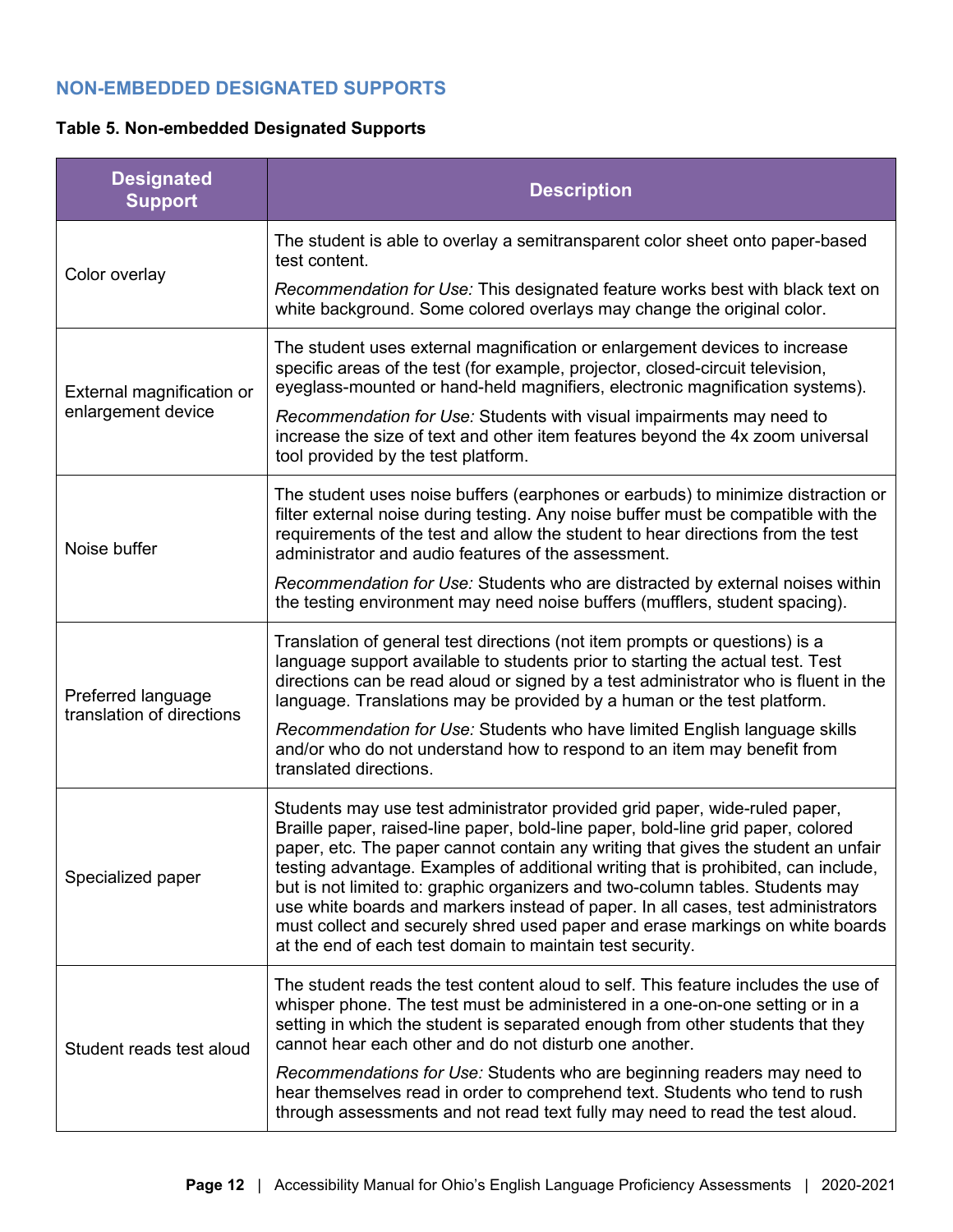| <b>Designated</b><br><b>Support</b> | <b>Description</b>                                                                                                                                                                                                                                                                                                                                                              |
|-------------------------------------|---------------------------------------------------------------------------------------------------------------------------------------------------------------------------------------------------------------------------------------------------------------------------------------------------------------------------------------------------------------------------------|
| Tactile fidgets/Fidget<br>devices   | Student uses tool for self-regulation, to help with focus, attention, calming, and<br>active listening (fidget spinner, squish ball, focus cube). Tool must be free of<br>anything that may give an advantage during testing or test content.                                                                                                                                   |
| Timer (external)                    | Student uses a timer. There are a variety of timers that students may use,<br>ranging from basic kitchen timers to more complex wearable devices that vibrate<br>or flash at preset intervals or timers with visual clues such as a red covering that<br>disappears as the timer counts down. Students may not use cell phones and<br>devices must not connect to the internet. |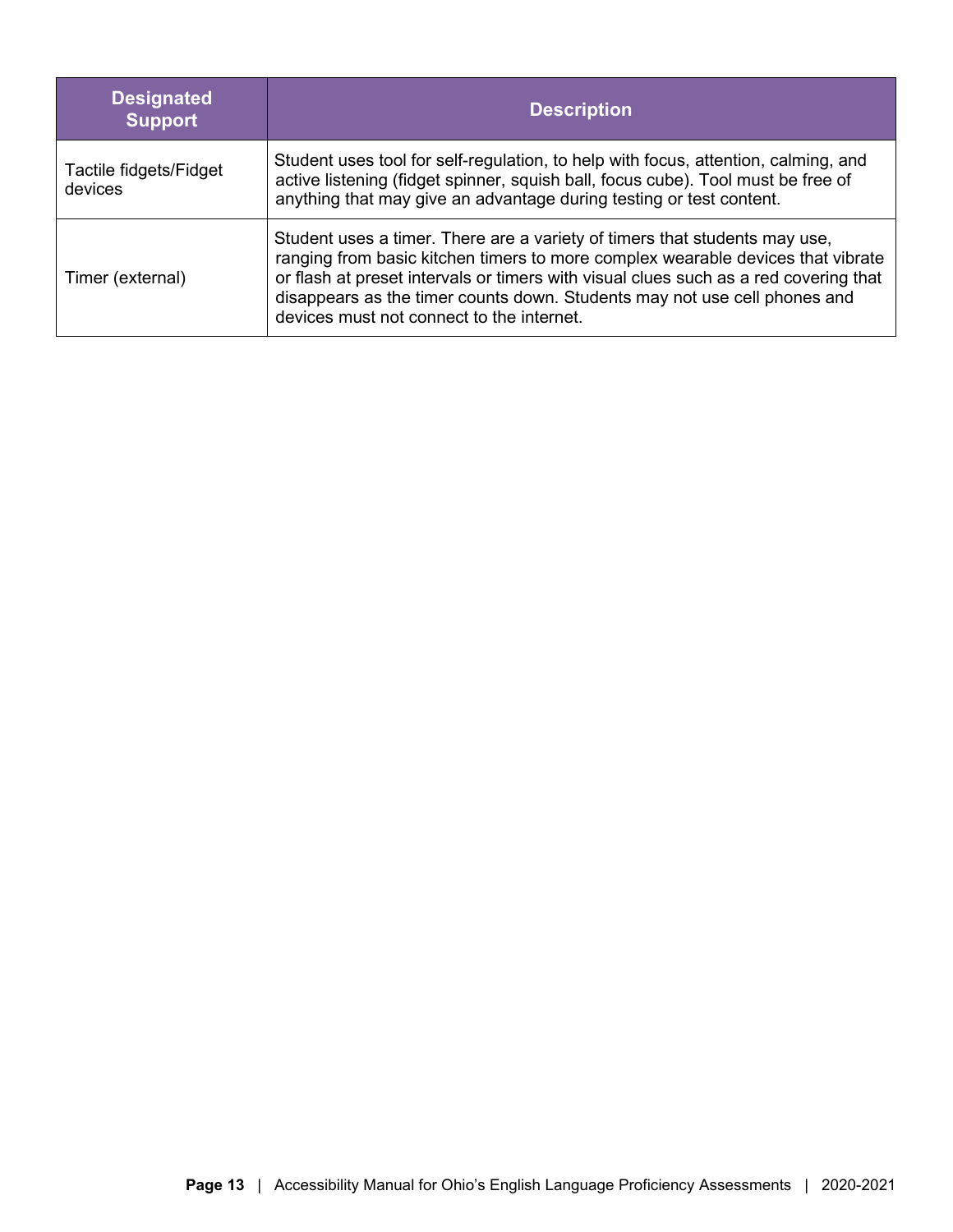## **Section IV: Accommodations**

#### <span id="page-15-1"></span><span id="page-15-0"></span>**WHAT ARE ACCOMMODATIONS?**

Accommodations are changes in procedures or materials that increase equitable access during the OELPA and OELPS and generate valid assessment results for students who need them. Accommodations are only for students for whom there is documentation of need on an IEP or 504 plan, so that these students show what they know and can do in English. Below, there are no embedded accommodations, only non-embedded.

#### <span id="page-15-2"></span>**WHO MAKES DECISIONS ABOUT ACCOMMODATIONS?**

IEP teams and 504 plan coordinators make decisions about accommodations. For English learners with disabilities, these teams should include an expert in the area of English language acquisition. These decision makers provide evidence of the need for accommodations and ensure that they are noted on the IEP or 504 plan.

The OELPS may occur outside of the regular school year, as new students register for school. In some cases, an IEP or 504 plan may not yet be in place for the student to be properly screened with accessibility needs in mind. If the district or school discovers that appropriate accommodations on the OELPS were not provided to a student with a disability, the logical step would be to re-test the students with appropriate accommodations. If the results of the OELPS show that the student is not an English learner, then the English learner designation would be removed.

#### <span id="page-15-3"></span>**NON-EMBEDDED ACCOMMODATIONS**

For information about human read-aloud, see the Audio Support feature in Table 2.

| <b>Accommodation</b>      | <b>Description</b>                                                                                                                                                                                                                                                                                                                                                                                                                                                                                                                                                                                                                                                          |
|---------------------------|-----------------------------------------------------------------------------------------------------------------------------------------------------------------------------------------------------------------------------------------------------------------------------------------------------------------------------------------------------------------------------------------------------------------------------------------------------------------------------------------------------------------------------------------------------------------------------------------------------------------------------------------------------------------------------|
| Assistive<br>technology   | The student may use assistive technology, which includes such supports as typing on<br>customized keyboards, assistance using a mouse, mouth or head stick or other<br>pointing devices, sticky keys, touch screen, trackball, speech-to-text conversion or<br>voice recognition. Refer to Appendix D - Assistive Technology Guidelines in Ohio's<br>Accessibility Manual for additional information. The Assistive Technology Manual, 2020-<br>2021 prepared by Cambium Assessment, Inc. on the test portal offers more information.<br>Recommendations for Use: Students who have difficulty manipulating a mouse or<br>standard keyboard may need an alternative device. |
| <b>Braille Version</b>    | A raised-dot code that individuals read with the fingertips. Graphic material (maps,<br>charts, diagrams and illustrations, etc.) is presented in a raised format. Student<br>responses in braille can be transcribed into a scorable test booklet or entered in the<br>data entry interface (DEI). Tests are available in contracted braille in Unified English<br>Braille. Please contact the Office of Assessment for more information at<br>statetests@education.ohio.gov or (614) 466-1317.                                                                                                                                                                            |
|                           | Recommendation for Use: Students who are blind or have low vision may read text via<br>braille. Tactile overlays and graphics may also be used to assist the student in<br>accessing content through touch. The use of this accommodation may result in the<br>student needing additional overall time to complete the assessment. Districts and<br>schools requiring large-print paper tests must submit a request in TIDE for Department<br>approval.                                                                                                                                                                                                                     |
| Large print paper<br>test | A large print form of the test for students with a visual impairment who are unable to<br>take the test online even with magnification, zoom and other specialized devices. The<br>font size for the large print form is 18-point on 11" x 17" paper.                                                                                                                                                                                                                                                                                                                                                                                                                       |

#### **Table 6. Non-embedded Accommodations Available with an IEP or 504 Plan**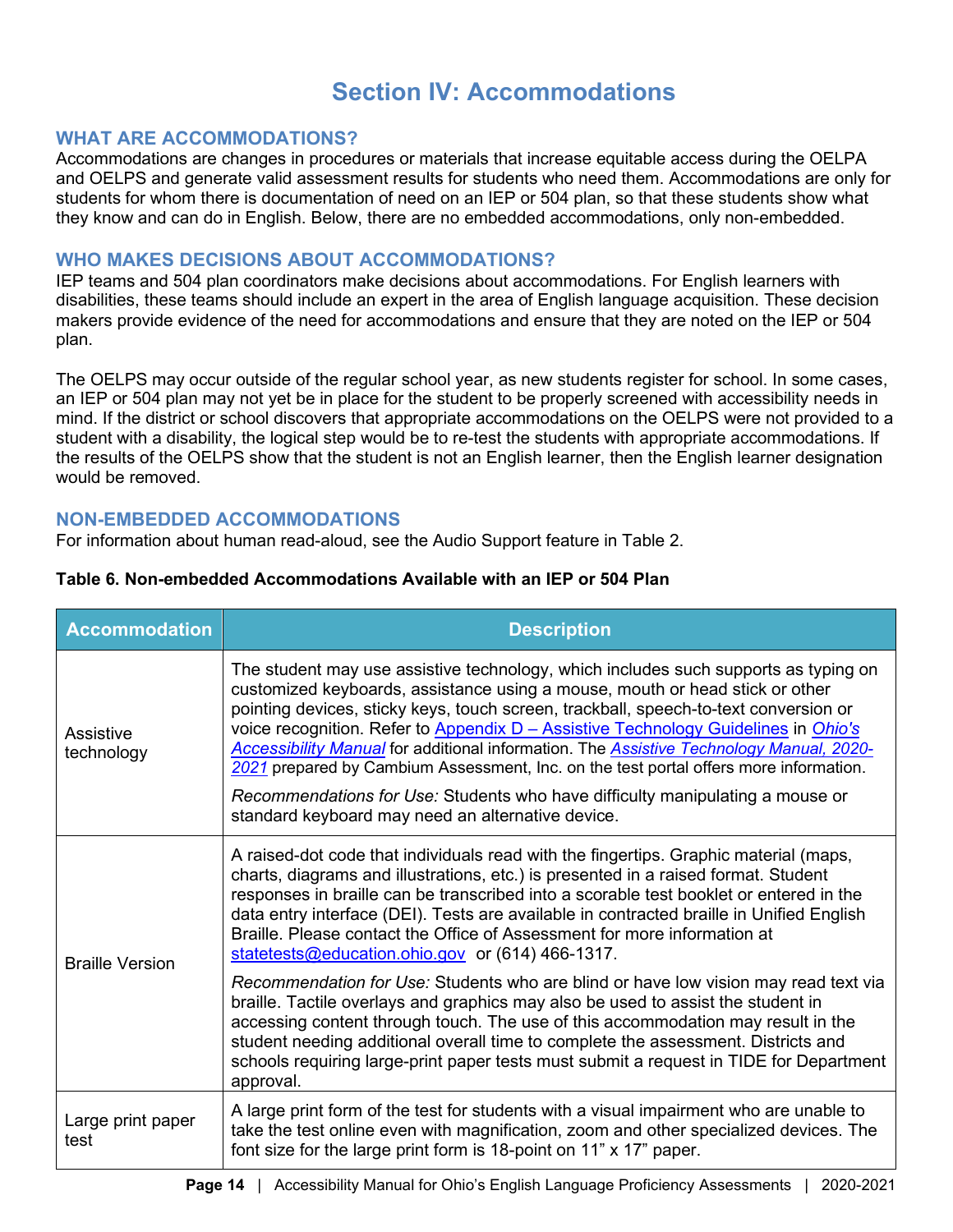| <b>Accommodation</b> | <b>Description</b>                                                                                                                                                                                                                                                                                                                                                                                                                                                                                                                                                                                                                                                                                       |
|----------------------|----------------------------------------------------------------------------------------------------------------------------------------------------------------------------------------------------------------------------------------------------------------------------------------------------------------------------------------------------------------------------------------------------------------------------------------------------------------------------------------------------------------------------------------------------------------------------------------------------------------------------------------------------------------------------------------------------------|
|                      | Recommendation for Use: Students with visual impairments who may not be able to<br>use zoom or magnifying devices to access the test and may need a large-print paper<br>test. Districts and schools requiring large-print paper tests must submit a request in<br>TIDE for Department approval.                                                                                                                                                                                                                                                                                                                                                                                                         |
| Paper test           | The student takes a paper-and-pencil version of the test. If a student is unable to take<br>an online test, they may have a paper-and-pencil version of the test. Teams should<br>base this decision on a student's individual needs only and should not be applied on a<br>group basis.                                                                                                                                                                                                                                                                                                                                                                                                                 |
|                      | Students who have a paper-based test will have portions of the test read aloud by the<br>test administrator and portions played from the audio CD. See Appendix B for<br>guidance.                                                                                                                                                                                                                                                                                                                                                                                                                                                                                                                       |
|                      | Recommendation for Use: Due to cultural considerations or based on an individual<br>disability, some students may be precluded from using the online test. These students<br>may need to take a paper-version of the OELPS or OELPA. This option should be<br>based on a student's individual needs only and should not be applied on a group<br>basis. Districts and schools requiring large-print paper tests must submit a request in<br>TIDE for Department approval.                                                                                                                                                                                                                                |
| <b>Scribe</b>        | This accommodation is only for OELPS writing items and the OELPA writing domain<br>test. The scribe accommodation is for students who have a documented significant<br>motor or language processing difficulty or who have had a recent injury and need this<br>as an emergency accommodation (such as a broken hand or arm). The student<br>dictates responses either verbally, using a speech-to-text device, augmentative<br>communication device or assistive communication device (e.g., picture or word board)<br>or by signing, gesturing, pointing or eye gazing. Grammar checker, Internet and stored<br>files functionalities must be turned off. The student must test in a separate setting. |
|                      | Please refer to Appendix C - Protocol for Scribing and Transcribing Student<br>Responses in Ohio's Accessibility Manual with Appendices for more information about<br>the scribing process. For constructed responses in the writing domain only, students<br>and scribes should follow the section Additional Guidelines for the English Language<br>Arts-Constructed Responses in Appendix C - Protocol for Scribing and Transcribing.                                                                                                                                                                                                                                                                 |
|                      | Recommendation for Use: Students who have documented significant motor or<br>language processing difficulties, or who have had a recent injury (such as a broken<br>hand or arm) that makes it difficult to produce responses may need to dictate their<br>responses to a human, who then writes the student's responses verbatim either in the<br>online test platform or on paper. The use of this accommodation may result in the<br>student needing additional time to complete the assessment. For these students,<br>dictating to a scribe is the only way to demonstrate their composition skills.                                                                                                |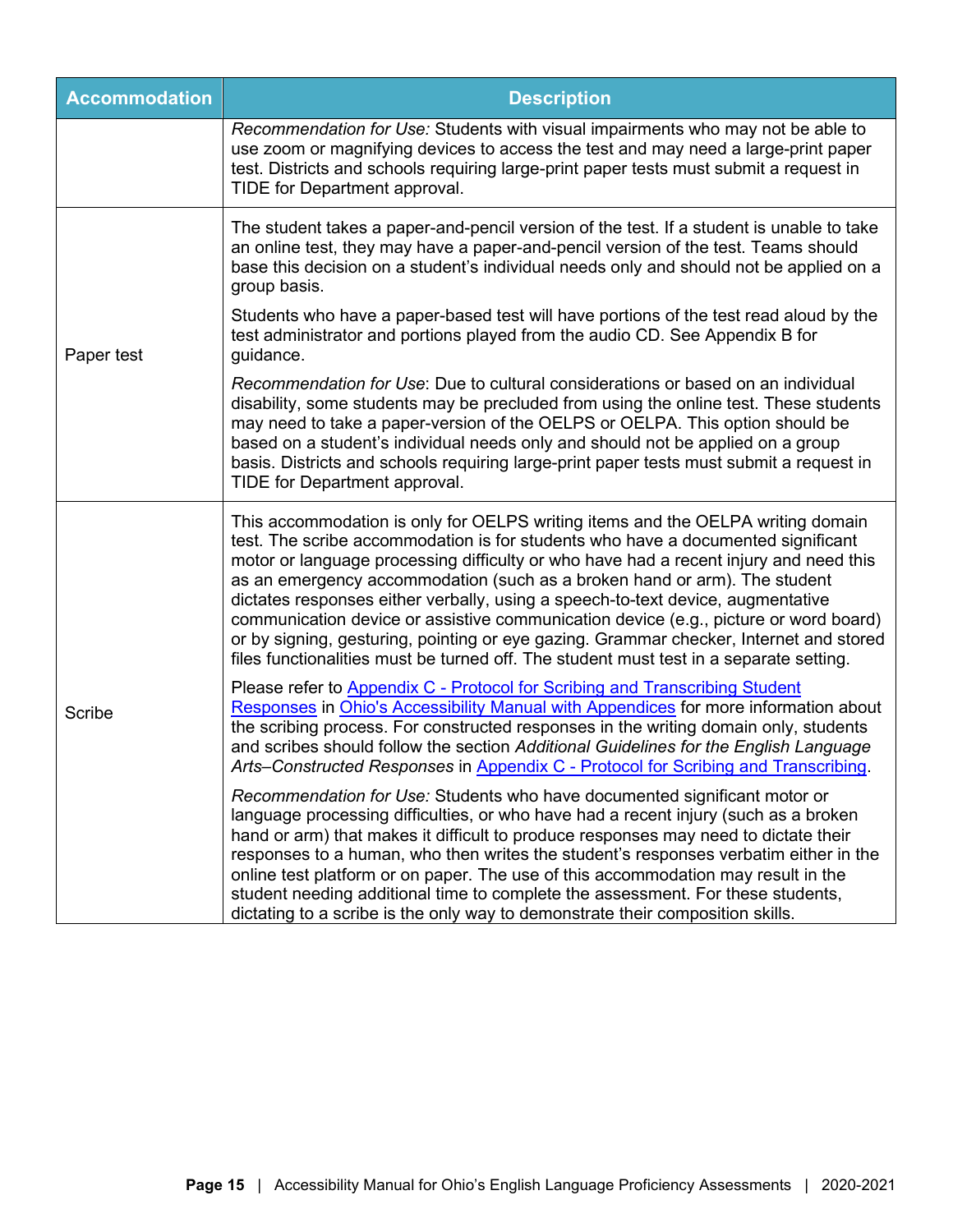## **Section V: Domain Exemptions**

<span id="page-17-0"></span>Domain exemptions are available for the Ohio English Language Proficiency Assessment (OELPA) and the Ohio English Language Proficiency Screener (OELPS). Domain exemptions are for student situations that preclude engagement with any of the four language domains (listening, reading, writing and speaking). Districts may exempt students from a domain if the student's disability prohibits the student from participating in the stated domain. Districts may exempt a student from no more than three of the four domains.

In determining which student situation might be applicable for a domain exemption, administrators and teachers must determine that:

- The student has a documented disability or impairment (IEP or 504 plan) applicable to the domain;
- Even with available accommodations, the student cannot engage with (access) the domain; and
- The 504 plan or IEP team, in consultation with the educator(s) supporting student's English language development, have established a need for a domain exemption. It is essential for the determination process, that the IEP team include participants who have the requisite knowledge of the child's English language development needs. The determination must be documented in the student's plan.

If all three criteria above are affirmed, the District Test Coordinator or District Administrator will register participating students in Test Information Distribution Engine (TIDE) in advance of the test window and will indicate exemptions under test settings and tools. Please see the *[TIDE User Guide](https://oh.portal.cambiumast.com/resources/tide-support-documents-osr/)* for instructions on manually editing or uploading test settings.

A student who can access a domain, even if supporting educators question the soundness of the subsequent scores due to the nature of a student's response(s), are not candidates for domain exemption. For example, a student who is deaf could be exempt from taking the listening domain test or a student who is nonverbal could be exempt from taking the speaking domain test. However, a student with a speech impediment that hampers clear articulation, but who does engage in verbal exchange, should participate in assessing her or his speaking skills in English.

Students will receive an overall designation of Proficient if they receive 4s or 5s on all non-exempt domains. Students cannot receive an overall designation of Proficient if the district fails to test the student in a domain without a valid exemption or the student's score is invalidated after testing.

An example of when a domain exemption may be necessary is when a non-verbal English learner who, because of the identified disability and the absence of appropriate accommodations, cannot engage with the speaking portion of the assessment. Another example is an English learner who is deaf or hard of hearing and cannot access the listening test even with appropriate accommodations or devices, may qualify for an exemption from the listening section. The students in these examples are expected to take the remaining sections of the test. Exemptions from all domains (the entire assessment) are not allowed.

It is important to understand that a domain exemption is only appropriate when the student is unable to access part of the assessment, which is different than the potential to not score well. To determine if a domain exemption is necessary, teachers and administrators must provide assurances of the following:

> • The student has a documented disability or impairment in an IEP or 504 Plan applicable to the domain;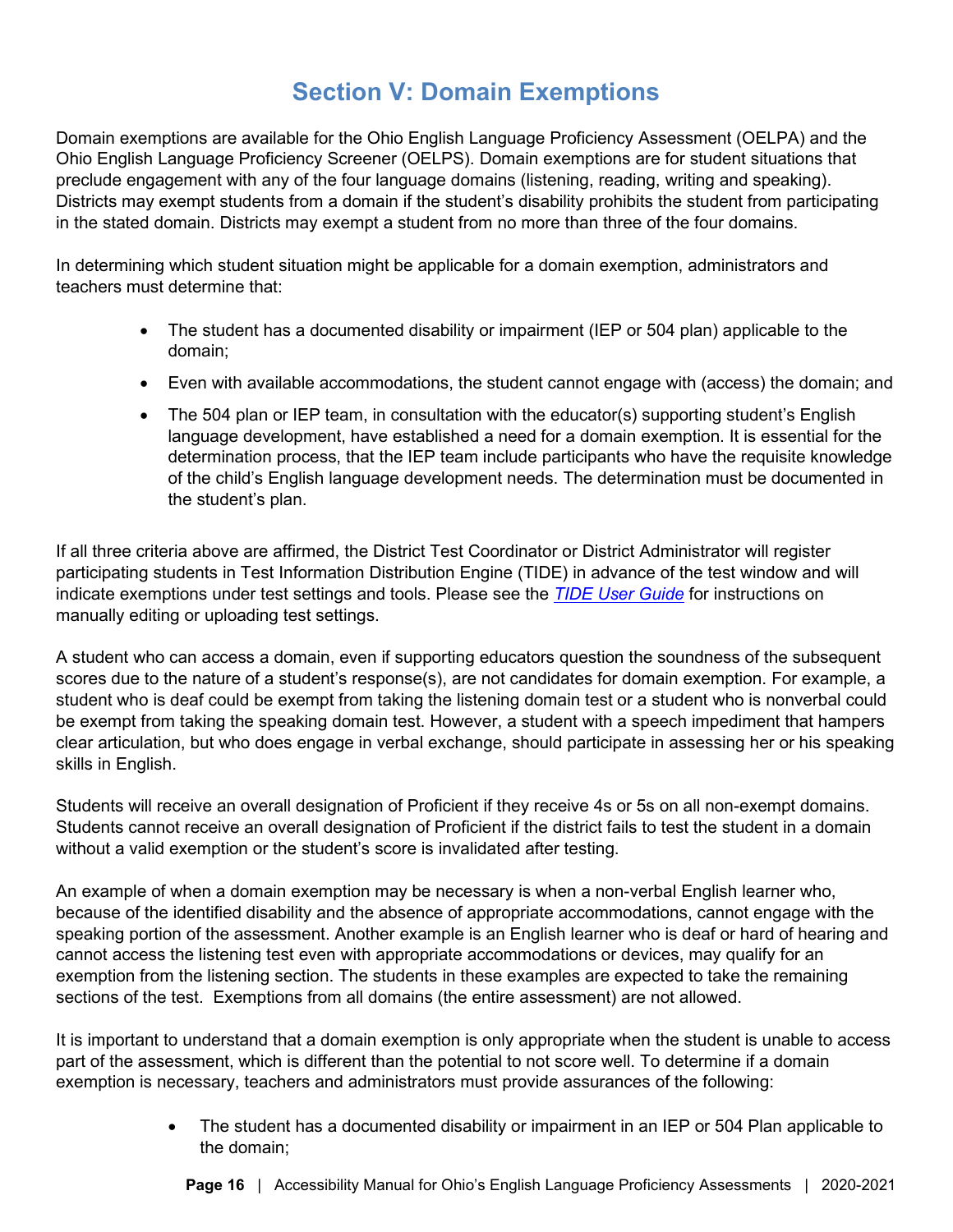- Even with available accommodations, the student cannot engage with or access the domain (It is advisable to use the practice test, if appropriate, to help inform this decision);
- The IEP or 504 Team, in consultation with the educator(s) supporting the student's English language development, have established a need for the exemption.

*Note:* It is essential for an English learner with disabilities that there is ongoing consultation with educators who have requisite knowledge of the child's English language development needs and skills as part of the IEP process.

#### <span id="page-18-0"></span>**FREQUENTLY ASKED QUESTIONS ABOUT DOMAIN EXEMPTIONS**

#### **1. Q: Can a 504 plan team exempt a student from a domain on the OELPA?**

A: Yes, a student with a 504 plan may be excused from up to three domains if his or her disability prohibits the student from participating in the domain. However, it is unusual for a student with a 504 plan to have a disability severe enough to justify such an exemption. If the student's disability is significant enough to prohibit participation in a domain, the student will most likely have an IEP.

**2. Q: Can a student reading multiple grades below grade level be excused from the reading domain?** 

A: A student may be excused from a domain only if he or she is unable to participate in that domain due to his or her disability and not a lack of instruction or opportunity to learn. For example, it may be appropriate to exempt a student who is blind and cannot read Braille from the reading domain. However, an English learner reading below grade level is still a reader and would not qualify for an exemption. In some cases, recently arrived English learners have had no previous language instruction, even in their native languages, and so may just be beginning to develop fundamental reading skills such as phonological awareness or decoding skills. These students would not qualify for a reading domain exemption unless teams have evidence that it is the student's disability that is causing his or her inability to access the test and not the student's lack of previous instruction or opportunity.

**3. Q: May a student who qualifies for the reading access accommodation of read-aloud on the state English language arts (ELA) test be excused from the reading domain on the OELPA?** 

A: The OELPA and the OELPS do not allow a test administrator to read to a student any part of the test that is not already read as part of the standard test administration. If a student is appropriately identified for the reading access accommodation of read-aloud on the state ELA test, the student would qualify for a reading domain exemption. The accommodation of read-aloud on the state ELA test is only for a student who is unable to participate in the state ELA test because his or her disability severely limits or prevents the student from accessing printed text. Since these students, due to their disability, are virtual nonreaders and are receiving ongoing, intensive instruction and/or interventions in foundational reading skills, they would qualify for an exemption from reading on the OELPA.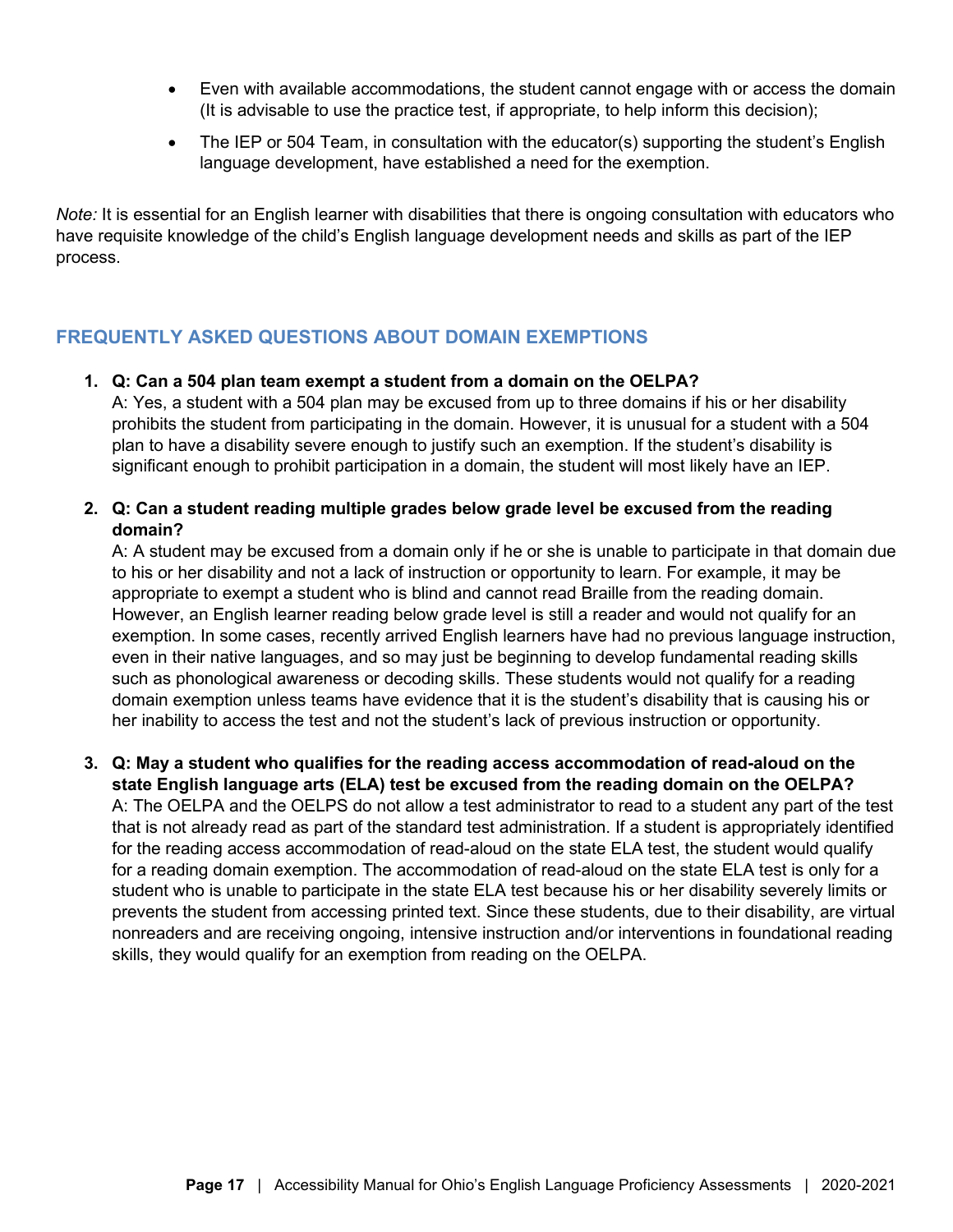#### **4. Q: Would all students who take Ohio's Alternate Assessment for Students with the Most Significant Cognitive Disabilities (AASCD) likely be eligible for exemption from one or more domains?**

A: No. A team cannot exempt a student from a domain based solely on cognitive abilities. Some students who take the alternate assessment are readers. Most students who take an alternate assessment have hearing and vision within normal limits, use symbolic language, and do not use an augmentative or alternative communication (AAC) system in addition to, or in place of, oral speech.

#### **5. Q: For a student to receive an accommodation, must the IEP team or 504 plan coordinator document the exemption on the student's plan?**

A: Yes. It is the responsibility of a student's IEP team or 504 plan coordinator to determine eligibility and to document the exemption in the IEP or 504 plan. The IEP team or 504 plan coordinator should review and document all exemptions in the student's IEP or 504 plan before the student begins the OELPA. All cases of domain exemptions are subject to monitoring by the Ohio Department of Education.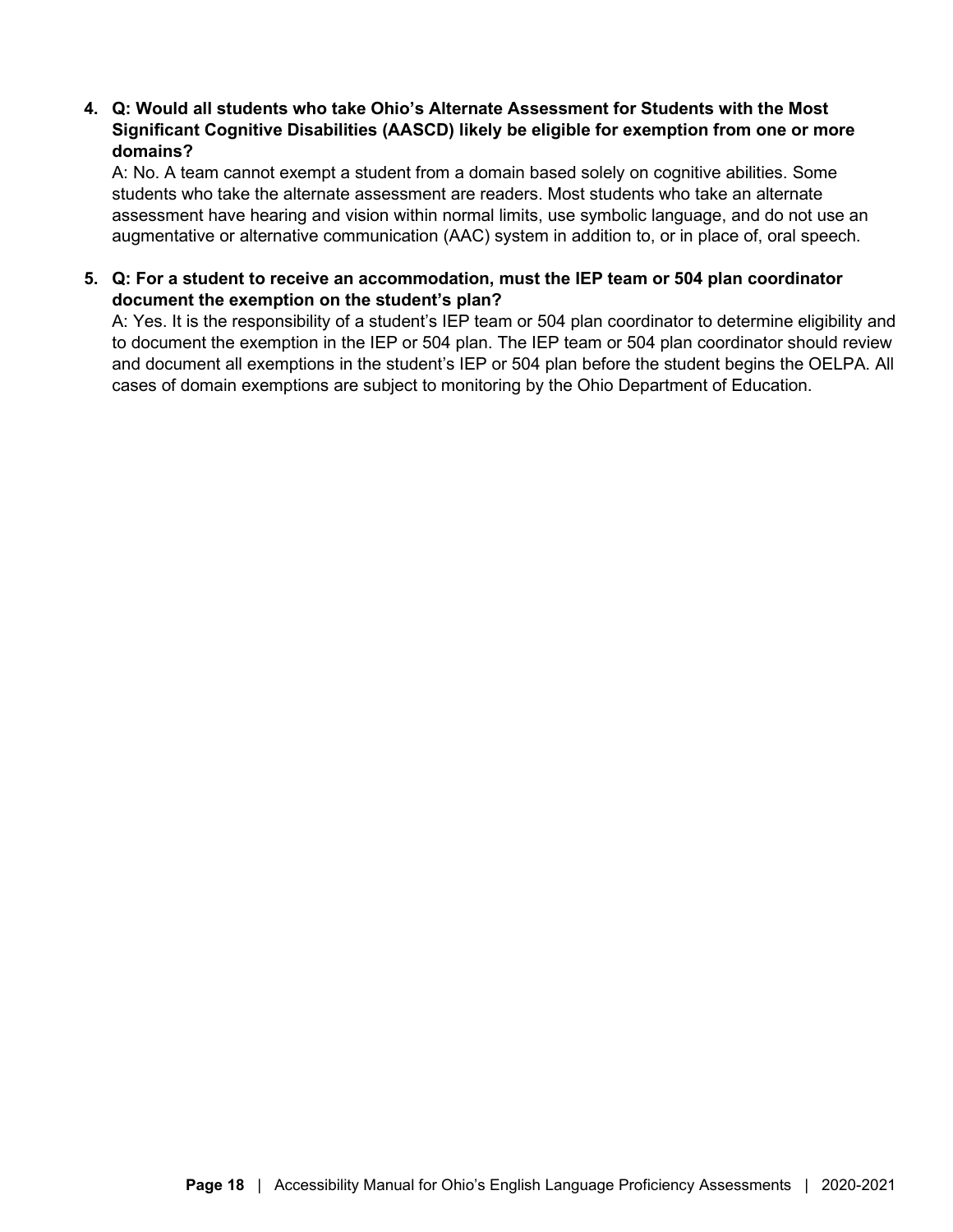## **Appendix A: Optional OELPS and OELPA Planning Tool**

<span id="page-20-0"></span>Check any that apply.

| <b>Student Name:</b>                  | SSID:                                           | Date: |  |  |
|---------------------------------------|-------------------------------------------------|-------|--|--|
| <b>Administrative Considerations</b>  |                                                 |       |  |  |
| $\Box$ Adjustable lighting            | $\Box$ Small group or individual administration |       |  |  |
| $\Box$ Familiar test administrator    | $\Box$ Specialized seating or furniture         |       |  |  |
| $\Box$ Frequent breaks                | $\Box$ Specified area or seating                |       |  |  |
| $\Box$ Separate or alternate location | $\Box$ Time of day                              |       |  |  |

| <b>Universal Tools</b> (pre-checked because they are available to all students)                                                                                                                                               |                                                                                                                                                   |                                                                                                                                                |  |  |
|-------------------------------------------------------------------------------------------------------------------------------------------------------------------------------------------------------------------------------|---------------------------------------------------------------------------------------------------------------------------------------------------|------------------------------------------------------------------------------------------------------------------------------------------------|--|--|
| <b>Embedded Universal Tools</b>                                                                                                                                                                                               |                                                                                                                                                   | <b>Non-embedded Universal Tools</b>                                                                                                            |  |  |
| <b>⊠ Amplification/Volume</b><br>⊠ Audio support<br><b>区 Digital Notepad</b><br><b>⊠ General directions</b><br><b>⊠ Headphones/Earbuds</b><br><b>⊠ Highlighter</b><br><b>⊠ Keyboard navigation</b><br>$\boxtimes$ Line reader | $\boxtimes$ Mark for review<br>⊠ Masking<br><b>⊠ Paginated stimuli</b><br><b>⊠ Strikethrough</b><br>$\boxtimes$ Writing tools<br>$\boxtimes$ Zoom | <b>⊠ Blank paper/Scratch paper</b><br>$\boxtimes$ Redirect student to the test<br>$\boxtimes$ Technological assistance with test<br>navigation |  |  |

| <b>Designated Supports</b>                                                                            |                                                                                                                                                                                                                                                                                            |  |
|-------------------------------------------------------------------------------------------------------|--------------------------------------------------------------------------------------------------------------------------------------------------------------------------------------------------------------------------------------------------------------------------------------------|--|
| <b>Embedded Designated Supports</b>                                                                   | <b>Non-embedded Designated Supports</b>                                                                                                                                                                                                                                                    |  |
| $\Box$ Color contrast<br>$\Box$ Disable universal tools<br>$\Box$ Zoom in/out (print size levels 0-4) | $\Box$ Color overlay<br>$\Box$ External magnification or enlargement device<br>$\Box$ Noise buffer<br>□ Preferred language translation of directions<br>$\square$ Specialized paper<br>$\Box$ Student reads test aloud<br>$\Box$ Tactile fidgets/Fidget devices<br>$\Box$ Timer (external) |  |

<span id="page-20-1"></span>

| <b>Accommodations</b> (documentation in IEP or 504 plan required)                                                                |                                                                            |  |
|----------------------------------------------------------------------------------------------------------------------------------|----------------------------------------------------------------------------|--|
| <b>Non-embedded Accommodations</b>                                                                                               | Domain Exemption (up to three)                                             |  |
| $\Box$ Assistive technology<br>$\square$ Braille<br>$\Box$ Large-print test booklet<br>$\Box$ Paper-pencil test<br>$\Box$ Scribe | $\Box$ Listening<br>$\square$ Speaking<br>$\Box$ Reading<br>$\Box$ Writing |  |